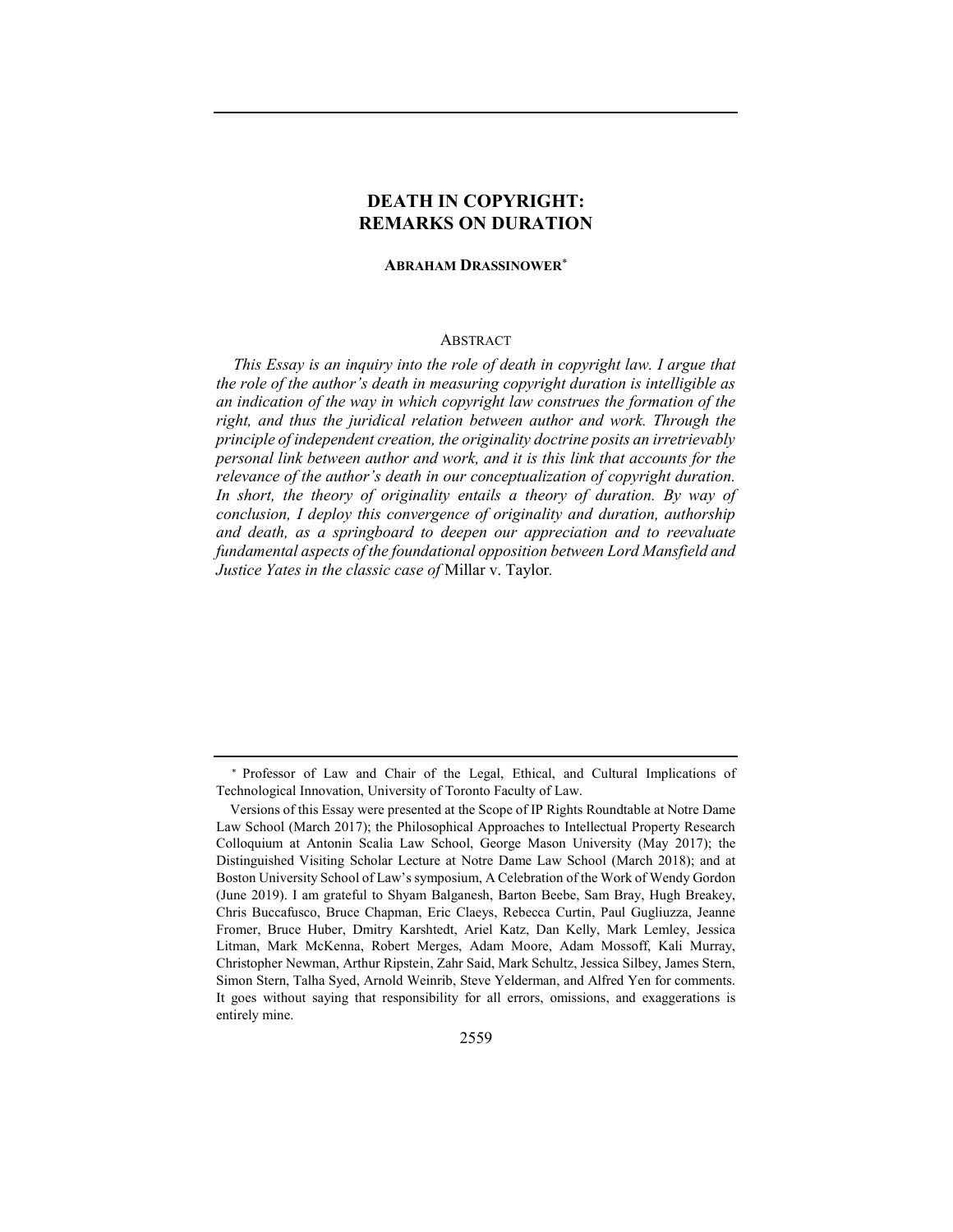## **CONTENTS**

| <b>I. RIGHTS-BASED MINIMALISM AND DURATION: A PERSONAL</b> |  |
|------------------------------------------------------------|--|
|                                                            |  |
|                                                            |  |
|                                                            |  |
|                                                            |  |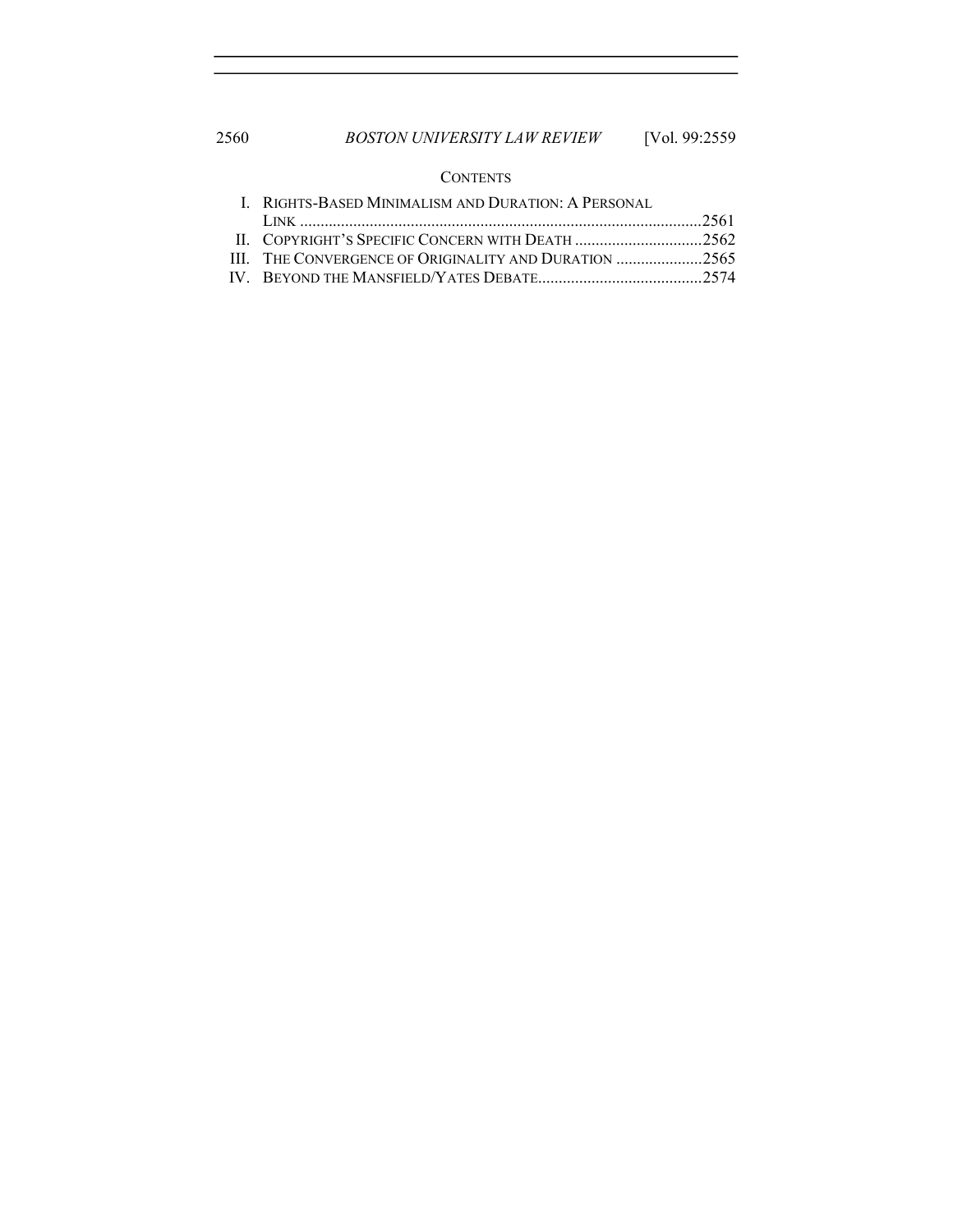### I. RIGHTS-BASED MINIMALISM AND DURATION: A PERSONAL LINK

Professor Wendy J. Gordon's A Property Right in Self-Expression: Equality and Individualism in the Natural Law of Intellectual Property<sup>1</sup> is a pioneering example of rights-based minimalism in North American intellectual property scholarship. The work challenges the assumption that rights-based discourse in intellectual property theory and practice is necessarily or inherently maximalist. Gordon deploys John Locke's theory of property to demonstrate that, adequately formulated, rights-based discourse posits not only the legitimacy but also the limitation of the rights it vindicates. In the copyright context, this means, in essence, that the theory of the author's entitlement is simultaneously a theory of the public domain. The very considerations vindicating the grant of copyright inform the affirmation of lawful unauthorized copying—the public domain—as fundamental to copyright theory and practice.

Albeit drawing on philosophical sources and methodologies different from those invoked and deployed in Gordon's A Property Right in Self-Expression, my own work falls squarely within the tradition of rights-based minimalism. Gordon finds herself at home in Locke's foundational propositions that labor is at the root of property and that, to sustain the legitimacy of private appropriation of the commons, the property-acquiring laborer must leave "enough and as good" for others. I am more comfortable with Immanuel Kant's view that right is a radically intersubjective category and with his related formulation of a work of authorship not as a thing—whether intangible or otherwise—but as a communicative act. Of course, one could devote endless and fruitful hours identifying and elaborating distinctions and cleavages between Lockean and Kantian sensibilities. No amount of elaboration, however, would undo the affinity of these sensibilities in Gordon's work and in my own as instances of rights-based copyright minimalism.

The first course in intellectual property theory I ever took as a law student was an all-too-brief, two-week intensive seminar taught by Gordon as a Distinguished Visitor at the University of Toronto Faculty of Law in 1996, scarcely three years after the publication of her A Property Right in Self-Expression. In retrospect, I cannot help but observe that the paper I wrote for that class was the earliest iteration of the kinds of arguments and concerns that nourished the core of my *What's Wrong with Copying?* twenty years later.<sup>2</sup> I know of no more succinct way to capture, acknowledge, and celebrate the depth of the debt that, as a copyright scholar, I owe to Gordon.

In addition to a rights-based minimalist impulse, there is another feature that my What's Wrong with Copying? shares with Gordon's A Property Right in Self-Expression. Bluntly put, neither work presents a rights-based account of copyright duration. To be sure, both works reference duration, but neither develops its necessity in copyright law with sufficient granularity or specificity—certainly not in respect to the role of the idea of death in copyright

<sup>1</sup> 102 YALE L.J. 1533 (1993).

<sup>&</sup>lt;sup>2</sup> See generally ABRAHAM DRASSINOWER, WHAT'S WRONG WITH COPYING? (2015).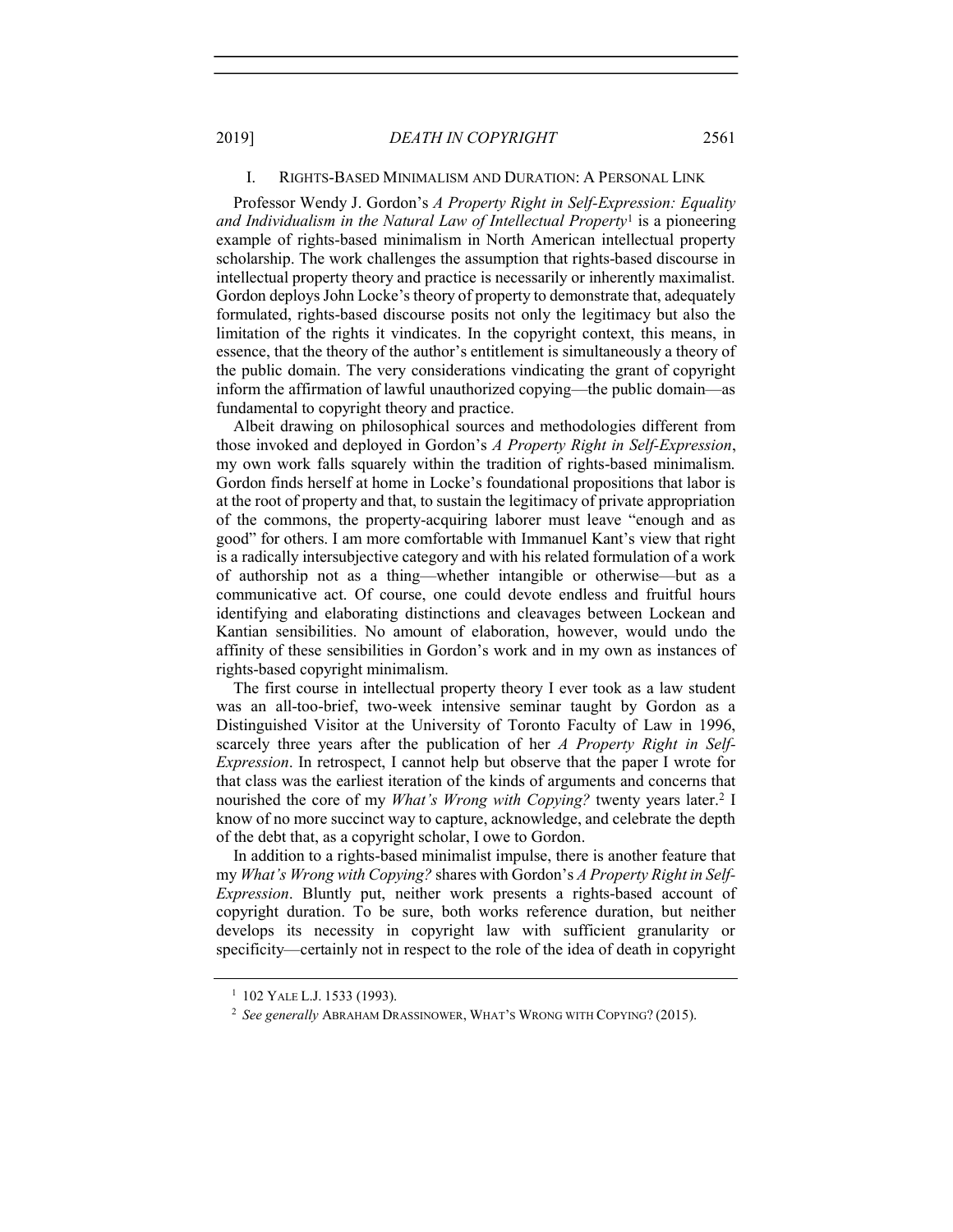duration. Accordingly, I want here to posit a theory of duration in the tradition of rights-based minimalism.

This Essay is an inquiry into the role of death in copyright law. I argue that the role of the author's death in measuring copyright duration is intelligible as an indication of the way in which copyright law construes the formation of the right, and thus the juridical relation between author and work. Through the principle of independent creation, the originality doctrine posits an irretrievably personal link between author and work, and it is this link that accounts for the relevance of the author's death in our conceptualization of copyright duration. In short, the theory of originality entails a theory of duration. By way of conclusion, I deploy this convergence of originality and duration, authorship and death, as a springboard to deepen our appreciation and to reevaluate fundamental aspects of the foundational opposition between Lord Mansfield and Justice Yates in the classic case of *Millar v. Taylor*.<sup>3</sup>

### II. COPYRIGHT'S SPECIFIC CONCERN WITH DEATH

Patent duration is measured quantitatively. In Canada, for example, a patent subsists for twenty years from the date the application is filed.<sup>4</sup> Thus, a patent lasts for a set number of years, and this number is the same for all patentees.

Trademark duration, too, is measured quantitatively. In Canada, a trademark registration lasts for fifteen years.<sup>5</sup> While a trademark registration may be renewed indefinitely every fifteen years, the term of a trademark, like that of a patent, is nothing other than a number of years—a quantitative category.

But copyright duration is not—at least not exclusively—a quantitative category. In Canada, for example, a copyright subsists for fifty years after the death of the author.<sup>6</sup> Thus, while a copyright lasts for a set number of years, this number is not the same for all authors. Something other than number or quantity alone goes into the determination: the death of the author.

What, then, accounts for this peculiarity of copyright law? To put it otherwise, what is it about copyright that summons mortality so deeply into its essence? Two observations about the nature of the question are in order at the outset. First, I am not raising an historical question. Copyright duration has not always been measured through a life-plus model.<sup>7</sup> But this incontestable historical fact does

<sup>3</sup> (1769) 98 Eng. Rep. 201; 4 Burr. 2303.

<sup>4</sup> Patent Act, R.S.C. 1985, c P-4, s 44.

<sup>5</sup> Trademarks Act, R.S.C. 1985, c T-13, s 46(1).

<sup>6</sup> Copyright Act, R.S.C. 1985, c C-42, s 6.

 $7$  Article 7 of the 1908 Berlin revision of the Berne Convention for the Protection of Literary and Artistic Works was the first to posit the now-globally prevailing life-plus (post mortem auctoris) model as an international norm. Berne Convention for the Protection of Literary and Artistic Works art. 7, Sept. 9, 1886, S. TREATY DOC. NO. 99-27, 1161 U.N.T.S. 3. For a brief history of duration in the United States, see Pamela Samuelson, Notice Failures Arising from Copyright Duration Rules, 96 B.U. L. REV. 667, 667-80 (2016). On duration in Canada, see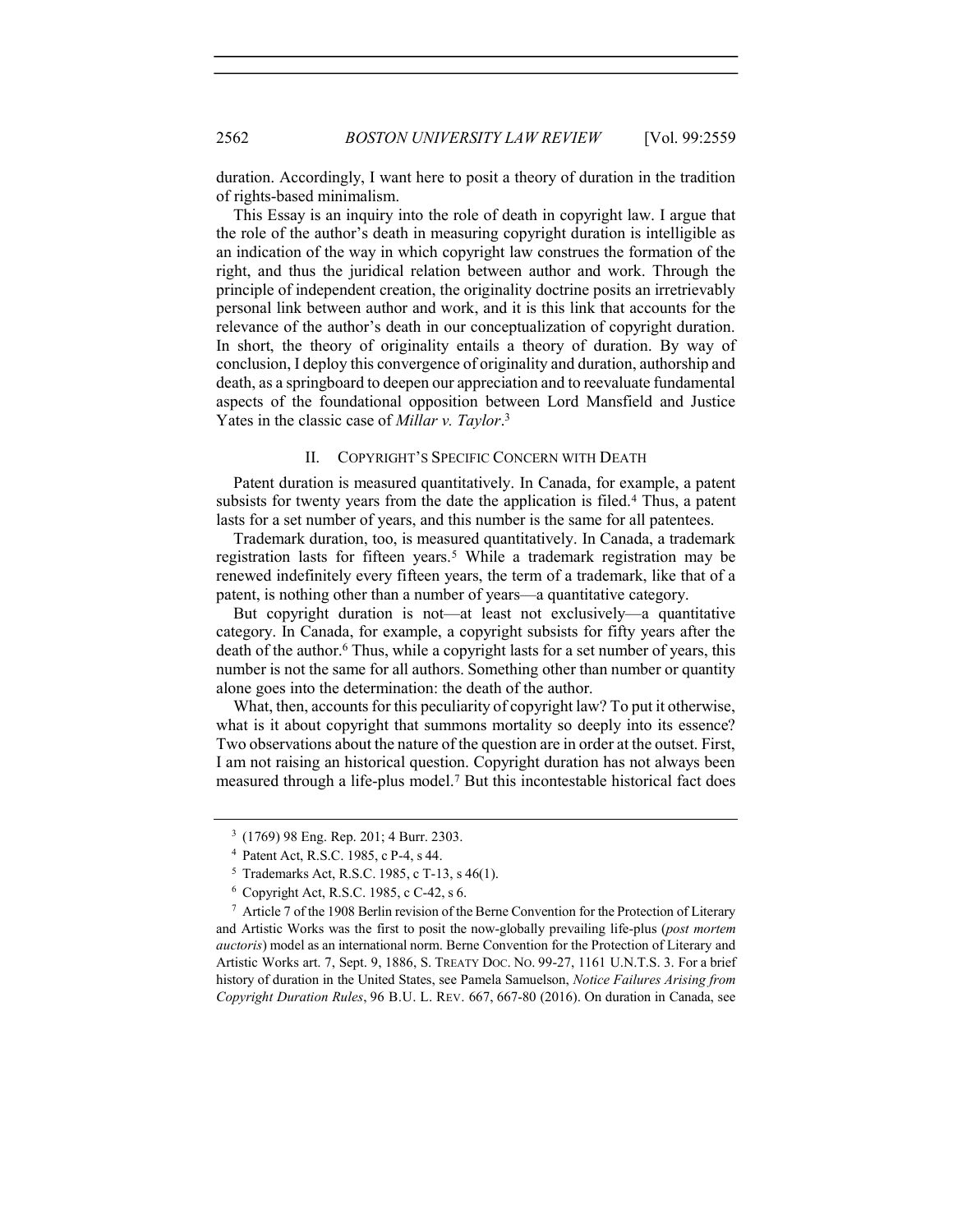not affect the nature of the inquiry I want to pursue. Telling the story of how the author's death entered into copyright law does not in and of itself resolve the question of why it did so any more than the history of duration is an account of its juridical meaning. In other words, the study of how duration came to have the meaning that it has is not the same as the study of its meaning. The former study mandates analyses of historical processes, while the latter requires analyses of juridical texts. For similar reasons, analyses of duration from the point of view of economics, politics, and/or society are not particularly well suited to explore and set forth what we can learn about copyright as a conceptual juridical whole from one of its distinctive features. Economic analysis of the efficiency function of duration, for example, is not the same as analysis of duration as a specifically legal category.

Speaking historically, even if we were swayed by the observation that the lifeplus model was not there from the very outset and thus that its status as a fundamental aspect of copyright law was not unequivocal, we could hardly avoid noting that the first of all copyright terms made reference to the author's death.<sup>8</sup> Under the Statute of Anne, copyright lasted for a period of fourteen years from the date of publication and then for another fourteen years if the author was still alive.<sup>9</sup> The renewal for the second fourteen-year term could take place only if the author's death had not intervened.<sup>10</sup> Even before the life-plus model became the worldwide norm, the copyright term invoked the death of the author. No parallel invocation of the death of the inventor is present in what is widely recognized as the world's first patent statue, the Venetian Act of 1474, or in the subsequent history of patent duration.<sup>11</sup> Thus, even if the distinctive presence of death in copyright has a history, it has nonetheless been there from the very outset. In any case, even if it were true that the author's death was not there from the very outset, it would certainly be an exaggeration to suggest either that we could not study its juridical meaning or that its status is therefore less than fundamental. We would certainly draw no such inference (nor should we!) about the fundamental status of fair dealing or fair use in copyright law from the view that neither may have been explicitly present in its initial iterations.<sup>12</sup>

 $12$  See generally Ariel Katz, Fair Use 2.0: The Rebirth of Fair Dealing in Canada, in THE COPYRIGHT PENTALOGY: HOW THE SUPREME COURT OF CANADA SHOOK THE FOUNDATIONS OF CANADIAN COPYRIGHT LAW 93 (Michael Geist ed., 2013); R. Anthony Reese, The Story of Folsom v. Marsh: Distinguishing Between Infringing and Legitimate Uses, in INTELLECTUAL PROPERTY STORIES 259 (Jane C. Ginsburg & Rochelle Cooper Dreyfuss eds., 2006). On fair

generally David Lametti, Coming to Terms with Copyright, in IN THE PUBLIC INTEREST: THE FUTURE OF CANADIAN COPYRIGHT LAW 480 (Michael Geist ed., 2005).

<sup>&</sup>lt;sup>8</sup> See An Act for the Encouragement of Learning 1709, 8 Ann. c. 21 (Gr. Brit.).

<sup>9</sup> See id. §§ 2, 11.

 $10$  See id.

 $11$  See Ikechi Mgbeoji, The Juridical Origins of the International Patent System: Toward a Historiography of the Role of Patents in Industrialization, 5 J. HIST. INT'L L. 403, 413-14 (2003).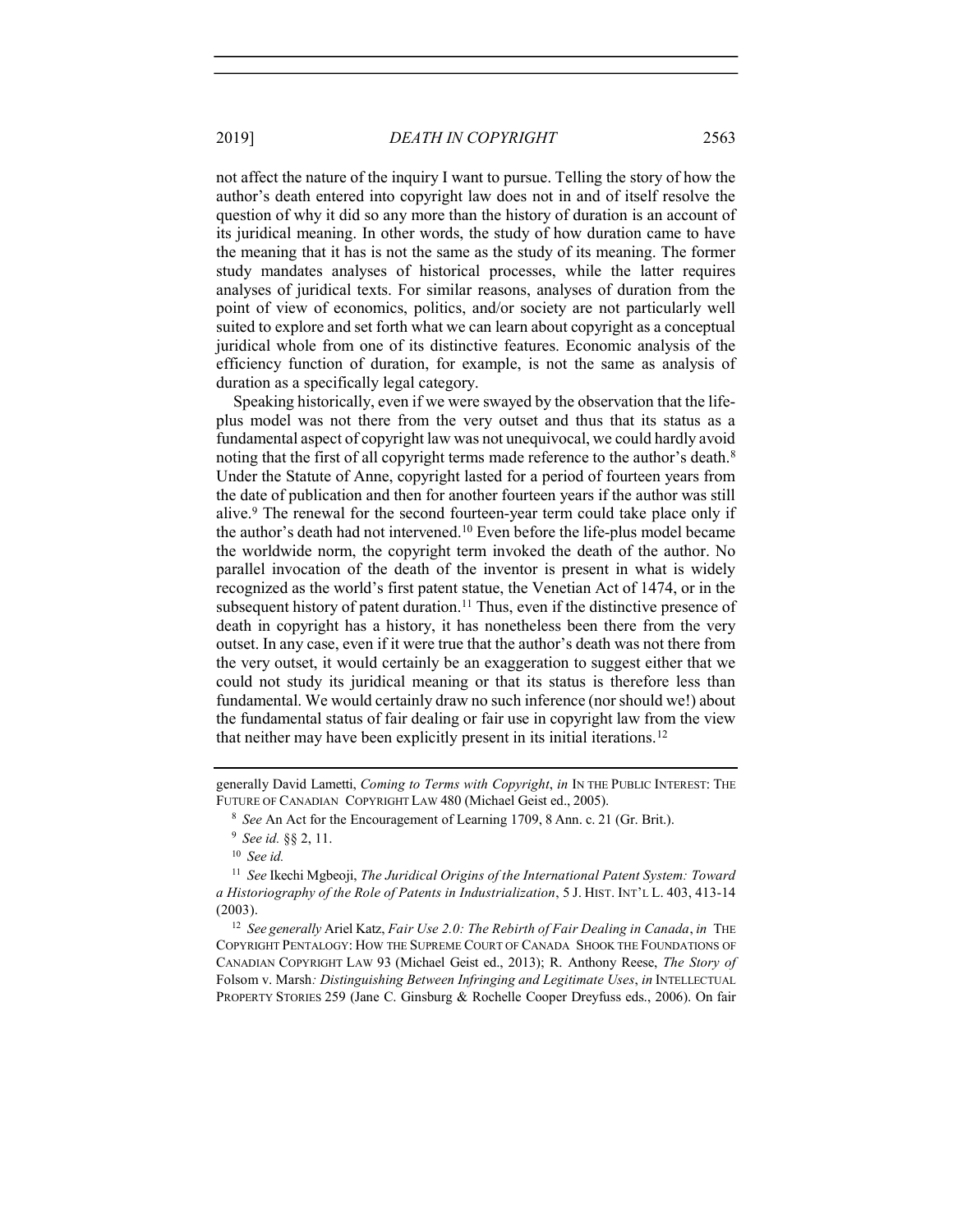Second, just as I am not raising an historical question about duration in general or about the role of death in duration in particular, I am also not raising a question about the appropriate number of years of copyright duration. That is, I am distinguishing between an inquiry into why copyright duration is limited by reference to the author's death and an inquiry into how long copyright duration should be. I am interested in the former line of inquiry. More specifically, I want to broach the twofold fact that (a) copyright is not perpetual, and (b) its duration is measured not quantitatively but by reference to the author's death. To put it otherwise, whereas a right in fee simple is perpetual and a patent right is limited quantitatively as a right for a number of years, a copyright is (a) unlike a fee simple because it is of limited duration and (b) unlike a patent right because it is limited through reference to the author's death.<sup>13</sup> Copyright duration is not only a quantitative category but also an existential one, and it is its character as an existential category that I seek to explore.

Thus, the question I raise is neither historical (how did the author's death come to figure in copyright law?) nor quantitative (how many years should copyright last?). It is rather a conceptual question about what we can learn about the specificity of copyright as a juridical order from the distinctive way in which it posits its duration. I argue that the presence of death in duration evidences the personal nature of the link between author and work in copyright law, and that, contrary to widely established assumptions and practices, this link mandates that an author's copyright end with her death. The mortal life of the author's personality—and not the history of its emergence or the arithmetic of its efficiency function—is at stake in copyright duration.<sup>14</sup> To understand the role of death in copyright is to refuse the pretense of the author reaching from her grave.

To be sure, the observation that the presence of death in copyright indicates the personal link between author and work, and thus the limitation of copyright duration to the life of the author, is not new.<sup>15</sup> My point here is to show that the

<sup>15</sup> See, e.g., Lionel Bently, Lecture, R v. The Author: *From Death Penalty to Community* Service, 32 COLUM.J.L. & ARTS 1, 99-100 (2008) ("The creative link between an author and

use/fair dealing as integral to copyright, see Campbell v. Acuff-Rose Music, Inc., 510 U.S. 569, 575 (1994) ("From the infancy of copyright protection, some opportunity for fair use of copyrighted materials has been thought necessary to fulfill copyright's very purpose . . . ."); CCH Canadian Ltd. v. Law Soc'y, 2004 SCC 13, para. 48, [2004] 1 S.C.R. 339, 364 (Can.) ("[T]he fair dealing exception is perhaps more properly understood as an integral part of the Copyright Act than simply a defence.").

<sup>&</sup>lt;sup>13</sup> For an effort to distinguish between the patent and copyright terms, yet without reference to the presence of death in copyright duration, see Eric R. Claeys, Intellectual Property and Practical Reason, 9 JURISPRUDENCE 251, 268-71 (2018).

<sup>&</sup>lt;sup>14</sup> For a view that the personal focus on the author's death has an incentive function, see Jeanne C. Fromer, *Expressive Incentives in Intellectual Property*, 98 VA. L. REV. 1745, 1798-805 (2012).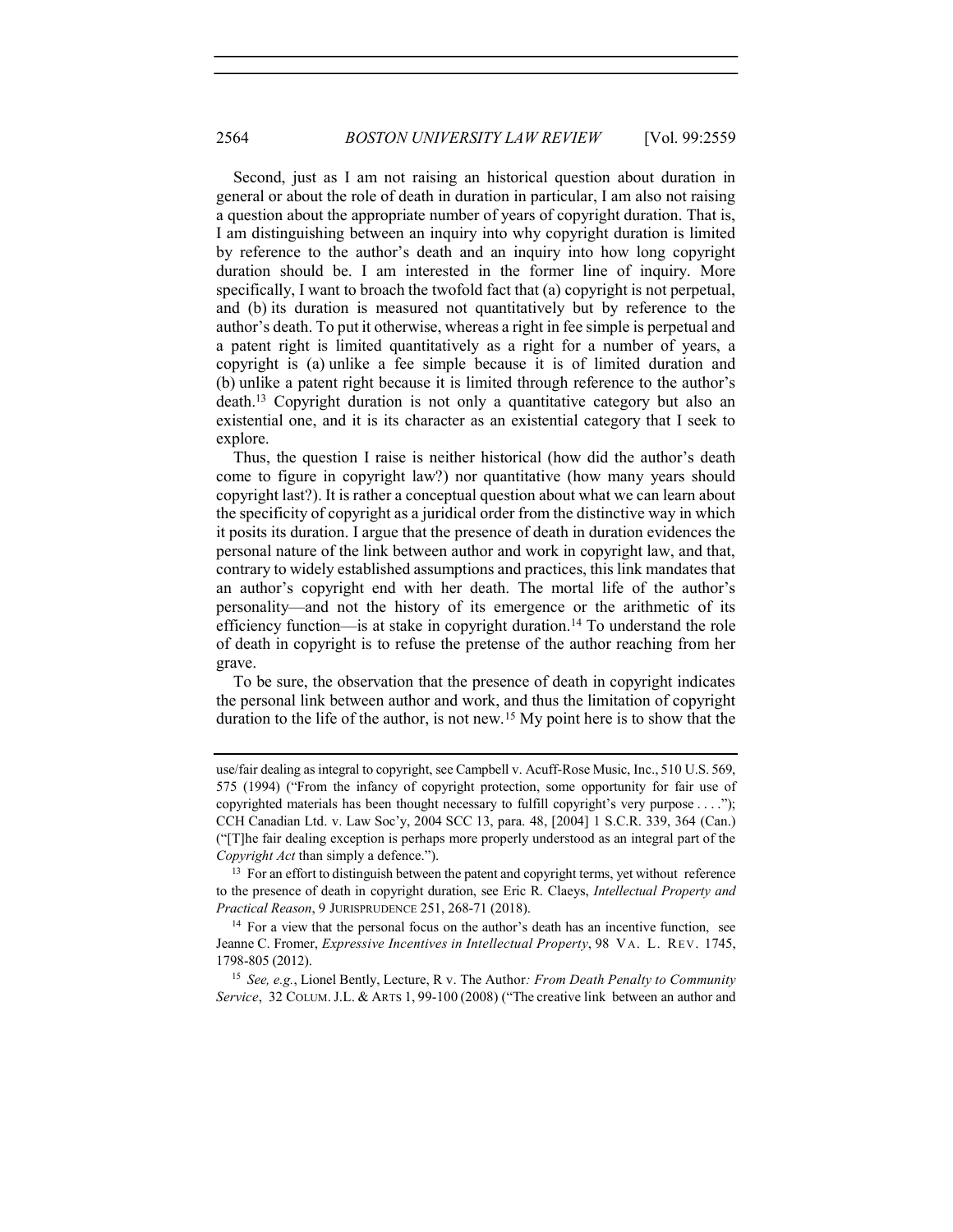role of death in copyright is already contained in the copyright concept of originality, and thus that it brings sharply into relief (a) the specificity of copyright vis-à-vis property (possession) and patent (invention) and (b) the symmetry between the formation (originality) and termination (duration) of the right in copyright law.

### III. THE CONVERGENCE OF ORIGINALITY AND DURATION

The observation that the author's death captures something about the specificity of copyright is as good a starting point as any. This observation suggests that we should set out by ascertaining other distinctive features of copyright law that highlight its specificity. The role of death in copyright would thus become intelligible through an articulation of the conceptually recognized, established, and distinctive aspects of copyright law as they relate to each other.

Among features distinctive of copyright, we can hardly fail to identify the principle of independent creation. Independent creation is both a threshold requirement for copyright protection to arise and a fundamental aspect of infringement. That is, independent creation has a critical role both in the formation of the right and thus in the definition of the wrong that violates the right. As a threshold requirement informing the formation of the right, independent creation is a constitutive dimension of originality—the *sine qua non* of copyright protection. An original work is an independently authored work, a work that has not been copied from another. In addition, the principle of independent creation is operative in the definition of the creativity aspect of the originality requirement. In the United States, an original work is a work that is not copied from another *and* that displays a modicum of creativity.<sup>16</sup> Similarly, in Canada, originality means not copied from another work and displaying skill and judgment.<sup>17</sup> Because a work must exhibit creativity, it cannot be a mere mechanical arrangement or reproduction of facts. An alphabetically arranged white pages phone directory, for example, does not merit copyright protection. To put it otherwise, an original work is a work that is copied neither from another work, nor from the world. The concept of independent creation captures both

her work may justify protection during that author's life, but thereafter an earlier author's claim should readily give way to the needs of subsequent authors. In fact, rather like legal conceptions built around personality or reputation, such as rights of privacy, and the tort of defamation, it is difficult to see how the ideology of authorship points to any post-mortem term, or, if so, what duration any such term should have." (footnotes omitted)); Deven R. Desai, The Life and Death of Copyright, 2011 WIS. L. REV. 219, 254.

<sup>&</sup>lt;sup>16</sup> Feist Publ'ns, Inc. v. Rural Tel. Serv. Co., 499 U.S. 340, 346 (1991). On the global significance of Feist, see generally Daniel J. Gervais, Feist Goes Global: A Comparative Analysis of the Notion of Originality in Copyright Law, 49 J. COPYRIGHT SOC'Y U.S.A. 949 (2002) (discussing Feist as "landmark decision" and "legal 'bomb'"); Jane C. Ginsburg, The Concept of Authorship in Comparative Copyright Law, 52 DEPAUL L. REV. 1063, 1078-81 (2003).

<sup>&</sup>lt;sup>17</sup> CCH Canadian, 2004 SCC at para. 16, [2004] 1 S.C.R. at 352 ("What is required to attract copyright protection in the expression of an idea is an exercise of skill and judgment.").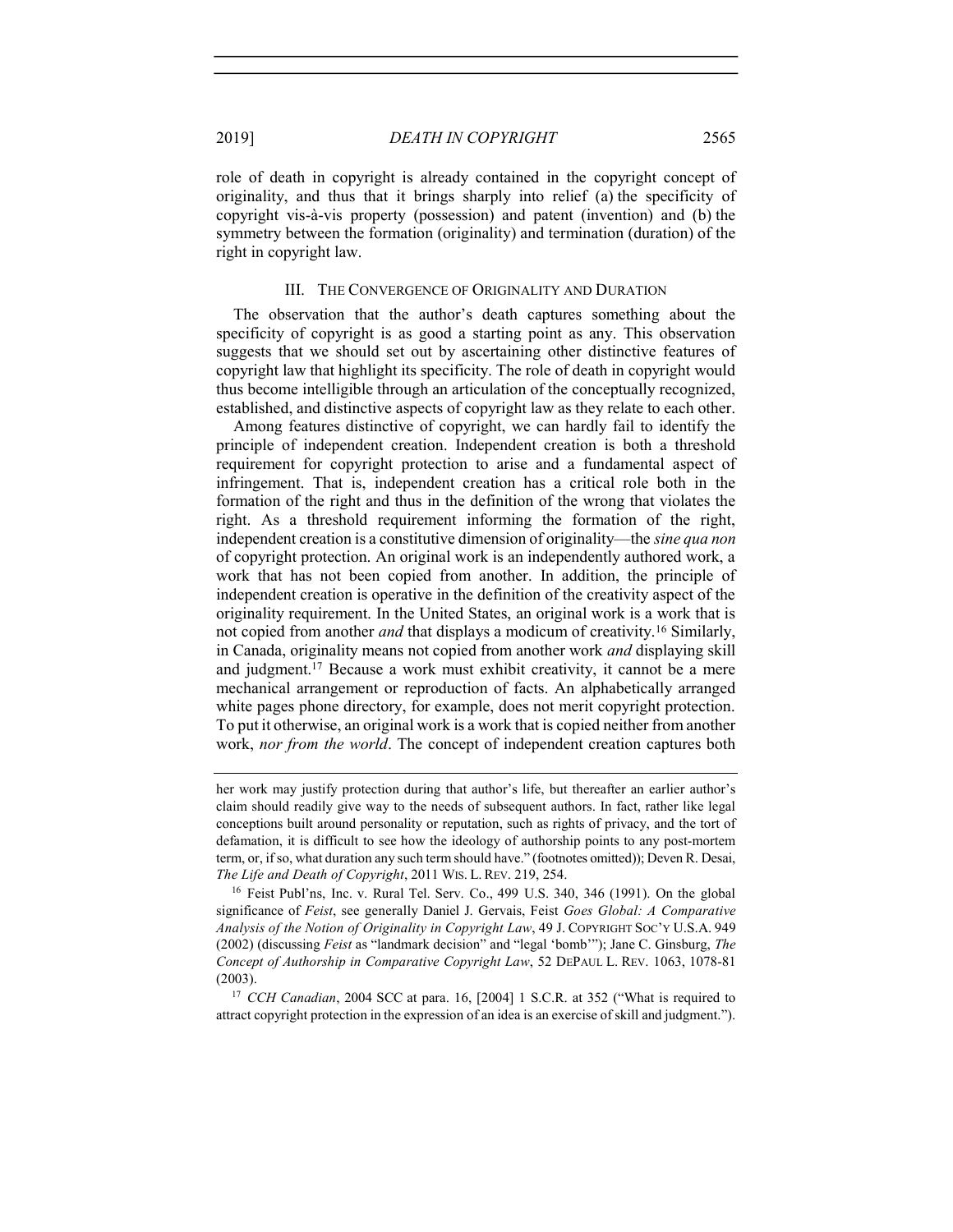these moments in a single formulation. A work of authorship is a work that owes its origin to authorship, not to copying—whether copying in the sense of reproduction of another work or copying in the sense of mere fact collection.

I have lingered for a moment on the principle of independent creation because, like death in duration, it differentiates copyright from patent law. Indeed, independent creation alerts us to the specificity of copyright vis-à-vis patent, to the specificity of copyright more generally and to the distinctive way in which copyright inherently links the formation and the termination of the right—that is, originality and duration.

Patentable inventions and copyrightable works share the feature that neither can be copied from another invention or work, but this does not mean that an inventor's invention and an author's work are the same thing. Patent and copyright protect distinct subject matters. In respect to the originality requirement, independent creation denotes the nature of authorship as distinct from that of inventorship. At least in principle, it differentiates between authors and inventors and thus between works and inventions. Of course, both authors and inventors are creative—at least in some colloquial sense. Just as authors create poems or songs, so too do inventors create mousetraps or medications. But this colloquialism need not obscure the crucial, yet simple, observation that, juridically speaking, we routinely differentiate authoring a poem from inventing a mousetrap. The inventor's ingenuity is just not the same as the author's creativity, any more than a mousetrap is a work of authorship. To author is not to invent, and to invent is not to author.<sup>18</sup> Independent creation thus differentiates copyright from patent by denoting the specificity of the act involved in authorship as distinct from inventorship.

At the same time, the principle of independent creation differentiates copyright and patent in yet another way. Independent creation refers not only to the threshold requirement of originality but also to the defense of independent creation, whereby a copyright defendant is not held liable for infringement upon a showing that the substantial similarity or even identity between his work and the plaintiff's work is not the result of copying but is rather a mere coincidence. There is no such thing as copyright infringement in the absence of copying. That is, as distinct from the situation in patent—where independent invention does not operate as a defense—no copyright liability arises when the defendant shows that the otherwise-actionable similarity is rather the result of independent creation. One might say that every copyright infringement case enacts an opposition between rival explanations of the substantial similarity that gives rise

<sup>&</sup>lt;sup>18</sup> On the copyright/patent distinction, see generally Wendy J. Gordon, How Oracle Erred: The Use/Explanation Distinction and the Future of Computer Copyright, in COPYRIGHT LAW IN AN AGE OF LIMITATIONS AND EXCEPTIONS 375 (Ruth L. Okediji ed., 2017); Pamela Samuelson, Strategies for Discerning the Boundaries of Copyright and Patent Protections, 92 NOTRE DAME L. REV. 1493 (2017). See also DRASSINOWER, supra note 2, at 85-110; Dennis S. Karjala, Distinguishing Patent and Copyright Subject Matter, 35 CONN.L.REV. 439, 441 (2003).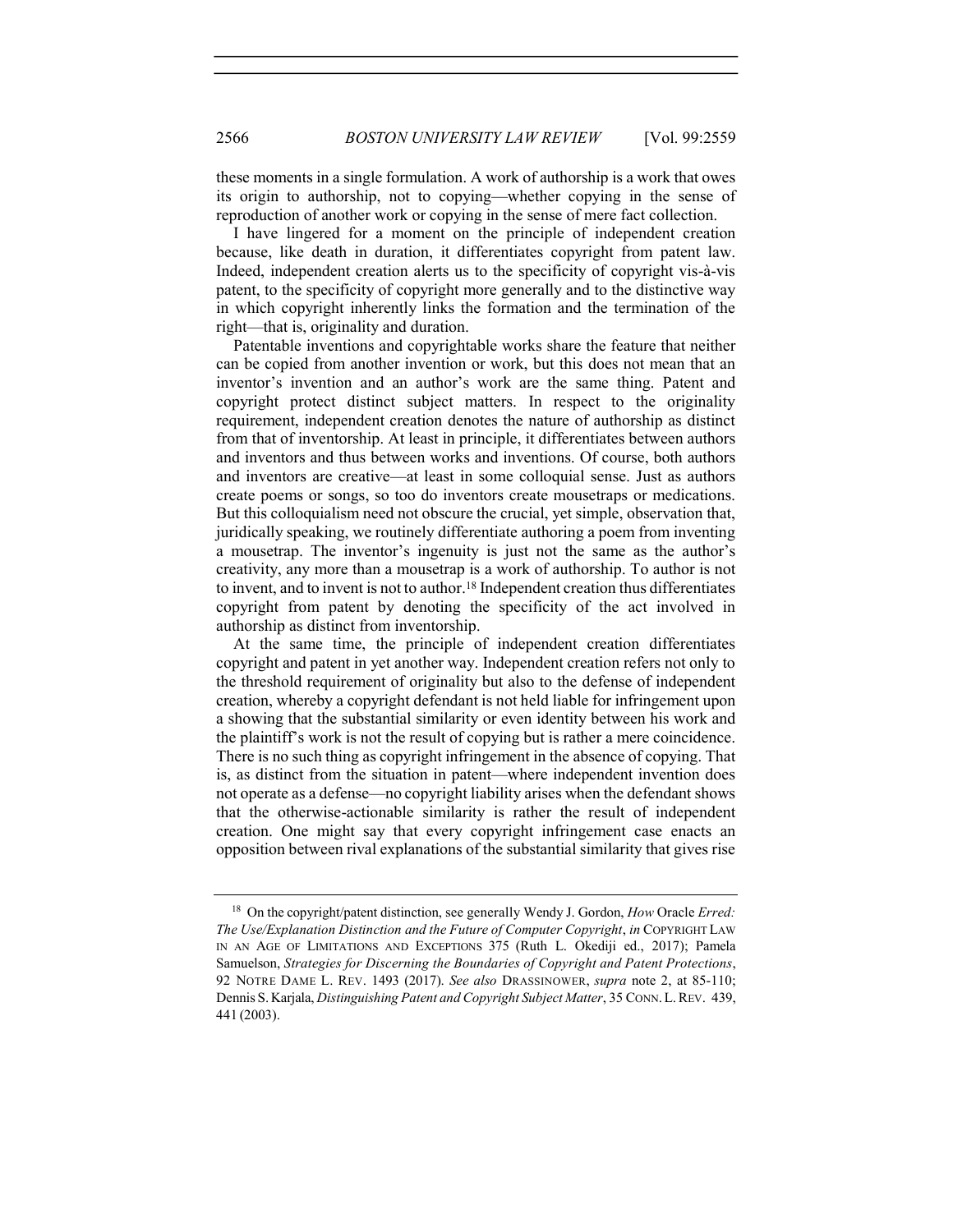to the infringement case. The plaintiff invariably argues that the similarity is the result of copying by the defendant. (This is what it means to be a copyright plaintiff.) And it is always open to the defendant to reply, at least where the facts permit it, that the similarity is but a mere coincidence, an instance of independent creation. A copyright infringement case is thus by definition an encounter between copying and independent creation, actionable and nonactionable similarity. "I am by no means a copycat," we can hear the defendant say. "On the contrary," she adds, "I have quite literally done either exactly what the plaintiff did or something substantially similar to what he did."

Indeed, precisely because the defense of independent creation is the defendant's way of showing that she has done just what the plaintiff did, the defense not only avoids liability but also amounts to a finding that the defendant, too, has done what needs to be done to generate a copyright. Show me a defendant who has successfully argued independent creation, and I will show you a defendant who is an author in his own right. Nor can it be otherwise. The principle of independent creation cannot be merely a defense. Because it establishes the defendant's independent authorship, it thereby establishes the defendant's own copyright.<sup>19</sup>

This, again, is in sharp contrast to the situation in patent, where (a) there is no such thing as a defense of independent invention and where, even if there were, (b) it would be hard to see how it could possibly justify granting of another patent over the very same preexisting invention. An invention is, by definition, something that is not already available to the public.<sup>20</sup> That someone independently repeats a previously available invention does not render that putative invention any less previously available—that is, something that could meet the definition of an invention. In other words, even if patent law were to adopt a defense of independent invention, this would not amount to an adoption of independent invention as a principle giving rise to the independent inventor's own patent. Even if exempted from liability, independent repetition of what is already available is not any less a repetition. Unlike the copyrightability of an independent act of authorship, it is not the independence of the inventor's act but rather the novelty of its result that grounds a finding of patentability.

Unlike in patent law, then, in copyright law two identical independently created works give rise to two independent copyrights. The principle of independent creation means, inter alia, that textual identity between the work of A and the work of B is not juridical identity. While the works look the same, they are not juridically the same. The originality of a work is none other than its origin or source, such that two seemingly identical texts are juridically different

<sup>&</sup>lt;sup>19</sup> Feist, 499 U.S. at 345-46 ("Originality does not signify novelty; a work may be original even though it closely resembles other works so long as the similarity is fortuitous, not the result of copying. To illustrate, assume that two poets, each ignorant of the other, compose identical poems. Neither work is novel, yet both are original and, hence, copyrightable." (citing Sheldon v. Metro-Goldwyn Pictures Corp., 81 F.2d 49, 54 (2d Cir. 1936))).

<sup>&</sup>lt;sup>20</sup> Patent Act, R.S.C. 1985, c P-4, s  $28.2(1)(a)$  (Can.).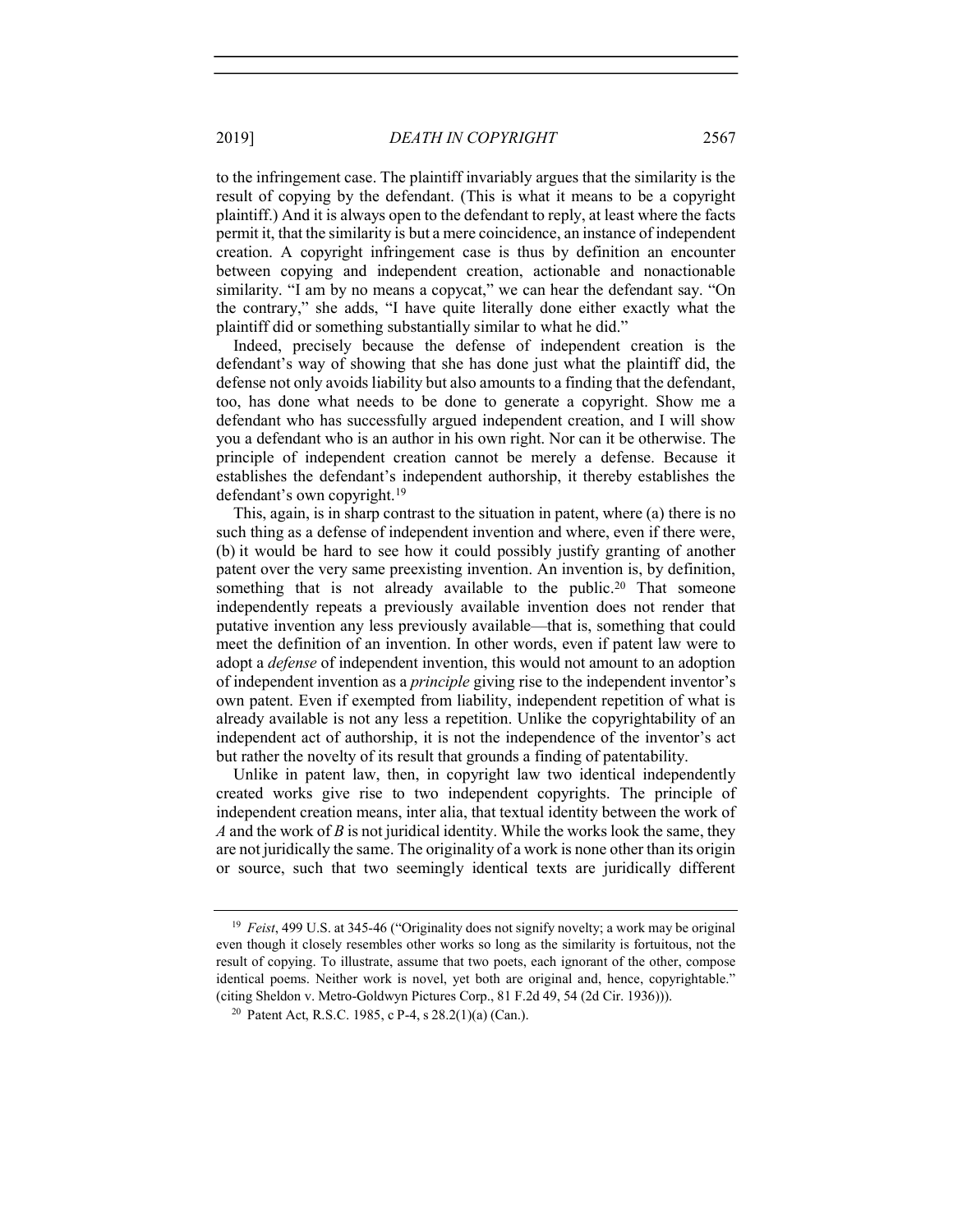because they in fact embody two distinct acts of independent authorship. Copyright law focuses not on the work as such, conceived as an object independent of its author, but rather precisely as the work of an author, conceived as the act performed by the agent who is its origin. This is why a single text can house multiple works. In a word, textual identity is not originative identity. We might say that the work is not so much the pattern of ink that houses it but rather the address that originates in its author and moves toward her audience. Independent creation thus puts before us a distinctive interplay of identity and difference that asserts a juridical difference in spite of a physical identity. The question is not about what a work looks like but rather about where it comes from. Because the principle of independent creation in copyright law focuses on the origin of the work (i.e., originality), it is perfectly capable of rendering a physical or empirical identity as a juridical difference. No such possibility can arise in patent law because patent law focuses not on the independence of the inventor's act but rather on its result as an independent (albeit intangible) object.

This distinctive interplay of identity and difference gleaned from the principle of independent creation is also present, though in reverse form, in copyright duration. On the one hand, the copyright term is the same for all authors. In Canada, as we noted, it is life plus fifty years.<sup>21</sup> At the same time, however, precisely because it is measured not as a set number of years but through the author's death, the copyright term for each author turns out to be a different number of years. Like a text housing different works, the copyright term houses different numbers of years. Thus, the term of two identical, yet independently created, works may vary widely depending on the relative timing of the death of each author.

To be sure, in the interplay of identity and difference that duration features, it is the legal identity (i.e., the author's death) that houses physical or empirical differences (i.e., numbers of years). By contrast, in the interplay of identity and difference featured in independent creation, it is the physical identity (i.e., a single text or pattern of ink) that houses legal differences (i.e., multiple works). But we should not permit this apparent reversal to obscure the convergence that informs the interplay of identity and difference traversing both duration and independent creation as distinctive aspects of copyright law. Independent creation and duration respectively preside over the formation and termination of the right at issue in copyright law. Thus, one would suspect that sustained scrutiny of any homology between these two aspects of copyright, particularly when relations between identity and difference are involved, is bound to be particularly illuminating. What, then, is it that manifests itself both in independent creation and duration through the interplay of identity and difference in each?

At stake in both independent creation and duration is a distinctive relation between author and work, rights holder and subject matter. This relation is

<sup>&</sup>lt;sup>21</sup> Copyright Act, R.S.C. 1985, c C-42, s 6.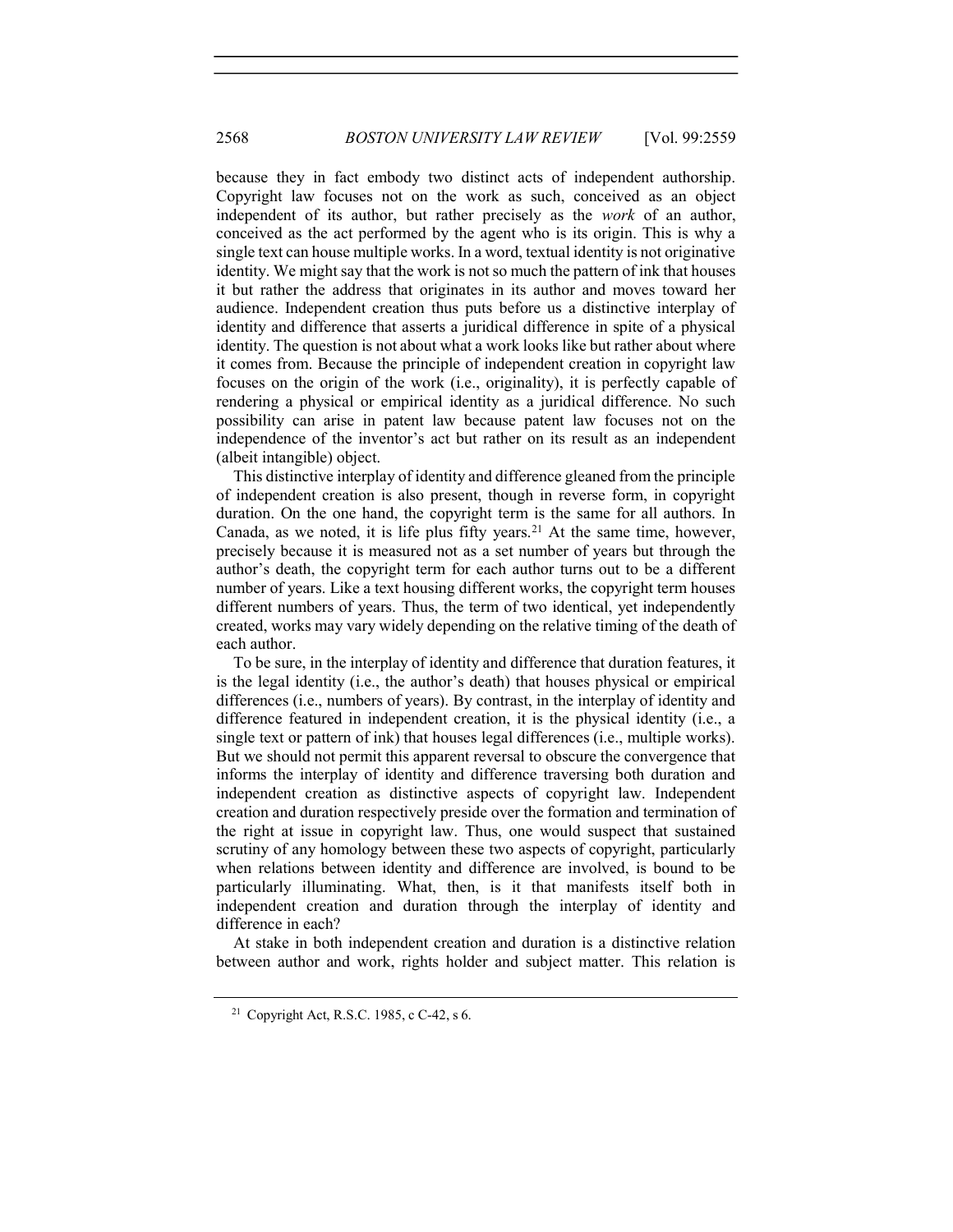specifically characteristic of copyright law. Returning briefly to the distinction between novelty in patent and originality in copyright will help make this clear. The patent inquiry into novelty is about the relation between the patent

applicant's invention and other preexisting inventions. That is, it is about the relation between the applicant's invention and the prior art, between present and past. To make out the claim that his invention is novel, the applicant will have to make out the claim that his invention embodies something previously unavailable to the public. This previous unavailability is at least in part what constitutes its novelty, its departure from the past. As we noted, the definition of an invention as something previously unavailable is what precludes the independent inventor, unlike the independent author, from claiming that independent invention should generate a second patent alongside the first patent over the same subject matter. The second comer, albeit independent, is not an inventor because what he has to offer is already available; it lacks novelty. Timing is of the essence of novelty.

Copyright, by contrast, has nothing to do with novelty. This is vastly evident in the venerable idea/expression dichotomy, which teaches both that copyright protects expression but not idea and, thus, that copyright arises regardless of the novelty, or lack thereof, of the idea expressed. Copyright protects not what is said but how it is said—not content (i.e., idea) but form (i.e., expression).<sup>22</sup> Copyright's indifference toward novelty is also evident in the principle of independent creation, which, as we just noted, teaches that an independent copyright arises (even) in respect of (seemingly) preexisting or anticipated expression that, as such, clearly lacks novelty.

This copyright-specific situation, in which multiple original works exist as the same text, further entails the observation that copyright law does not protect works as objects of ownership. If works were owned as objects, independent creation would amount to a trespass on the first author's proprietary entitlement. This entitlement would, in a manner reminiscent of patent but not of copyright, amount to an insistence that timing is of the essence of originality. But that is clearly not the case: as the principle of independent creation teaches, a subsequent independent author is still equally an author. Albeit subsequent, his work exists as copyright subject matter—it exists not as an object purportedly identical to a preexisting object but as a singular act of authorship in its own right. Thus, it turns out that copyright's distinctive indifference toward the novelty of a work is also an indifference toward what we might regard as the objectivity of the work. Further elaboration of this indifference to the objectivity

<sup>&</sup>lt;sup>22</sup> See, e.g., Nichols v. Universal Pictures Corp., 45 F.2d 119, 121 (2d Cir. 1930) (indicating that where defendant takes only "most general statement of what the play is about," there is no liability, "since otherwise the playwright could prevent their use of his 'ideas,' to which, apart from their expression, his property is never extended"); accord Moureau v. St. Vincent, [1950] Ex. C.R. 198, 203 (Can.) ("It is . . . an elementary principle of copyright law that an author has no copyright in ideas but only in his expression of them. The law of copyright does not give him any monopoly in the use of the ideas . . . . His copyright is confined to the literary work in which he has expressed them.").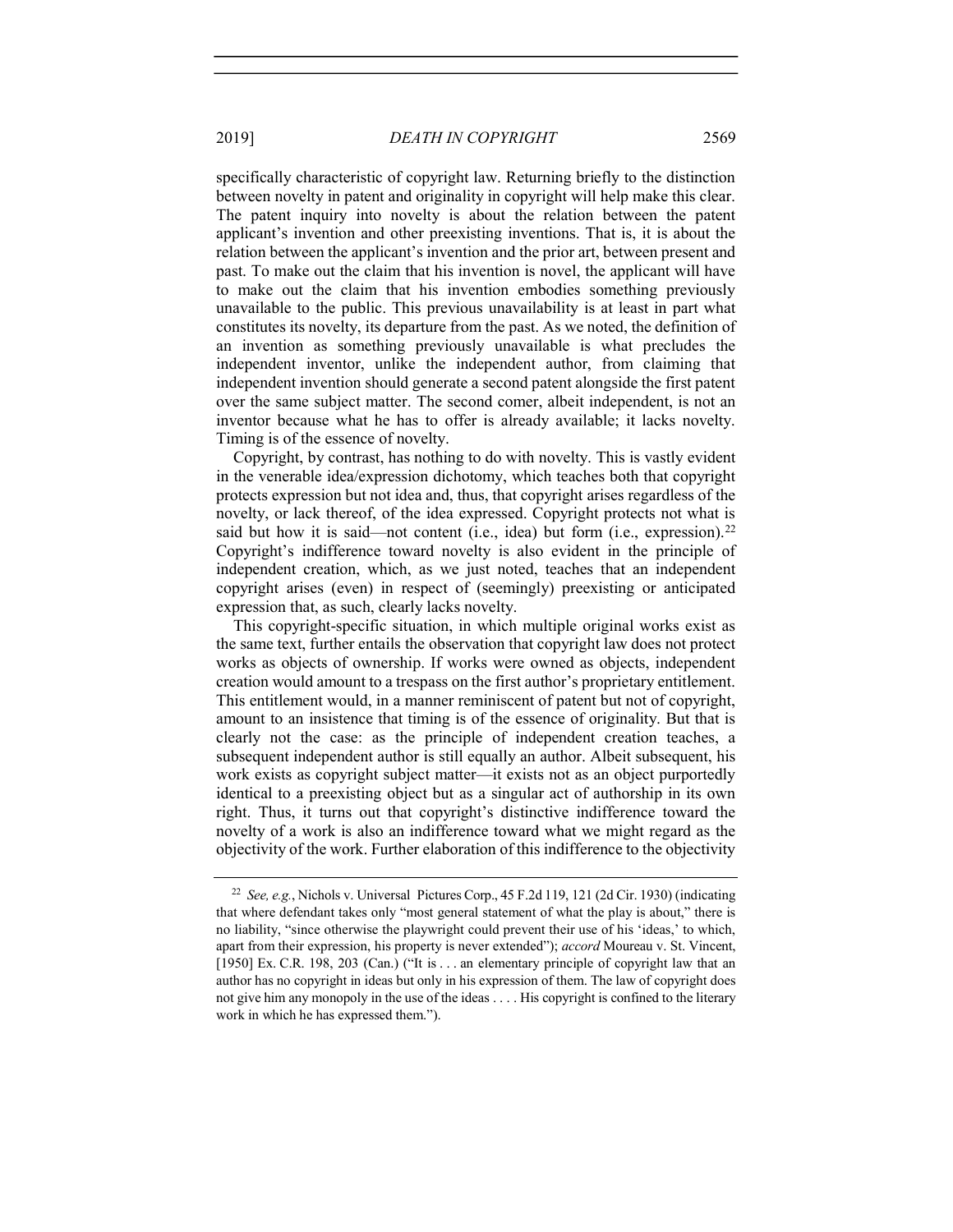of the work will help delineate more clearly the nature of copyright subject matter, its specificity vis-à-vis patent subject matter, and the distinctive role of death in copyright duration.

To begin with, there can be no doubt that a copyright is not a property right over the pattern of ink we call a text or over a book conceived as a physical object. If that were the case, copying someone else's text verbatim using one's own ink and paper could not amount to copyright infringement. Simply put, using one's own ink and paper is not a defense to copyright infringement because infringement is not conversion of someone else's property in the ink and paper. Viewed as copyright subject matter, a book is not a thing; it is not its material embodiment. It is not ink and paper. But nor can copyright be grasped as a property right over a work conceived as some kind of metaphysical object (i.e., an intangible "thing") subject to proprietary entitlement. That, as we just noted, would be inconsistent with independent creation in that it would render independent repetition of the work as an instance of trespass to the author's (metaphysical) chattel. Imagining the work as a metaphysical chattel is tantamount to finding copyright infringement in the absence of copying. By declaring itself indifferent to novelty, copyright originality in fact focuses itself not on a thing but on an act of origination. Two seemingly identical works are distinct as independent acts of authorship. The condition for the possibility of regarding an identical yet independently created work as a different work deserving of an independent copyright is none other than a construal of the work as an act. The objectivist illusion of identity fostered through the construal of the work as an object thus dissolves in and through the focus on independent acts of origination. Copyright law is indifferent to the objectivity of the work because, unlike patent law's construal of inventions, it regards works as acts, not objects—whether tangible or otherwise.

Of course, this constitutive indifference to objectivity is by no means an assertion of the work as merely subjective. It is not as if copyright law regards a work as subsisting solely in an author's imagination. How could that be? On the contrary, precisely as an act of authorship, a work is addressed to others. It expresses ideas. It inspires other works. It invites responses. Expression, to put it differently, is always expression toward another.<sup>23</sup> Yet at the same time, this movement from self to other, from author to public, does not culminate in the appearance of an object independent from its maker, a would-be objectified work independent of its author. To author a work is not to manufacture an object.

<sup>&</sup>lt;sup>23</sup> See Donoghue v. Allied Newspapers, Ltd. [1938] 1 Ch 106 at 110 (Eng.) ("[T]hat in which copyright exists is the particular form of language by which the information which is to be conveyed is conveyed. If the idea, however original, is nothing more than an idea, and is not put into any form of words, or any form of expression such as a picture, then there is no such thing as copyright at all. It is not until it is (if I may put it in that way) reduced into writing or into some tangible form that there is any copyright, and the copyright exists in the particular form of language in which, or in the case of a picture the particular form of the picture by which, the information or the idea is conveyed to those who are intended to read it or to look at it.").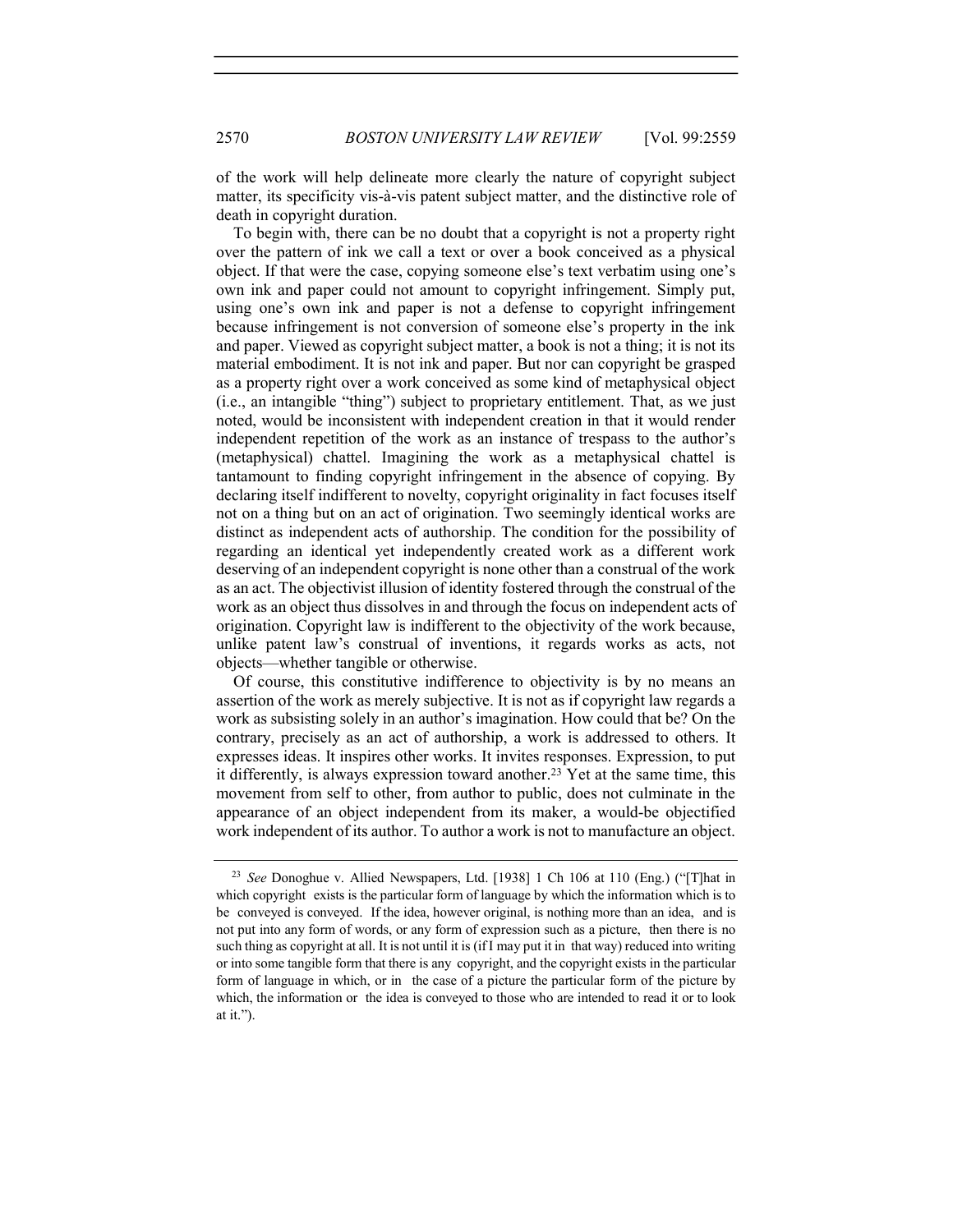While it is addressed toward others, it cannot separate itself entirely from its author so as somehow to hover rootless or circulate disembodied. In accordance with the principle of independent creation, it bears ineradicably the imprint of its origin(ality), its connection to the author to whom it owes its origin. The poem I authored is mine, not as a sequence of words belonging to me—for otherwise another's independent repetition of that sequence would amount to infringement—but as a sequence of words expressed by me. As copyright subject matter, the poem is not an owned object but an expressive act.

A work cannot preexist its authorship as it is from authorship that it originates. Yet it is equally true that, as copyright subject matter, a work cannot exist beyond the authorship to which it owes its origin. The fundamental principle of independent creation teaches that a work is not a self-subsisting object. The work cannot subsist as an owned object beyond the act of authorship that constitutes it any more than it can preexist that very act. The work is that act, at once addressed to the public and irretrievably connected to its author. A book is not a thing but a communicative act. A work is a site of relations between author and public, a communicative nexus or nodal point gathering speaker and audience. Copyright subject matter is, precisely as such, equally and necessarily inseparable from both. It is as irretrievably connected to those it addresses as to whom it owes its origin.

This irretrievable connection of author and work already places before us the constitutive role of duration in copyright law. More precisely, it intimates why duration appears existentially rather than quantitatively, under the rubric of mortality rather than number. Briefly put, precisely as an act and not a thing, a work of authorship is not separable from its author in the same way that an object is separable from its owner. Consider the matter through a brief comparison of duration in copyright law and the rule against perpetuities in property law.<sup>24</sup> In property law, the rule against perpetuities entails the death of the property rightholder's right but not of the right itself. To put it otherwise, the perpetuity precluded is not that of the right, but rather of the holder of the right.<sup>25</sup> The right itself is perpetual, persisting through an infinite succession of transfers from one rights holder to her successors. The connection between subject and object between owner and subject matter owned—is radically impersonal. Nothing about the subject matter is specifically connected to its owner. Nothing about the owner is necessarily connected to her owned content. On the contrary, we might say that the entire point of the property right is precisely its impersonality. Its subject matter both preexists and subsists its owner. That which can be owned

<sup>&</sup>lt;sup>24</sup> On the rule against perpetuities, see generally BRUCE ZIFF, PRINCIPLES OF PROPERTY LAW 278-88 (6th ed. 2014); W. Barton Leach, Perpetuities in a Nutshell, 51 HARV. L. REV. 638 (1938).

<sup>&</sup>lt;sup>25</sup> As Leach put it, "The Rule against Perpetuities is a rule invalidating interests which *vest* too remotely. Indeed, it is often called the rule against remoteness of vesting. It is *not* a rule invalidating interests which last too long." Leach, supra note 24, at 639.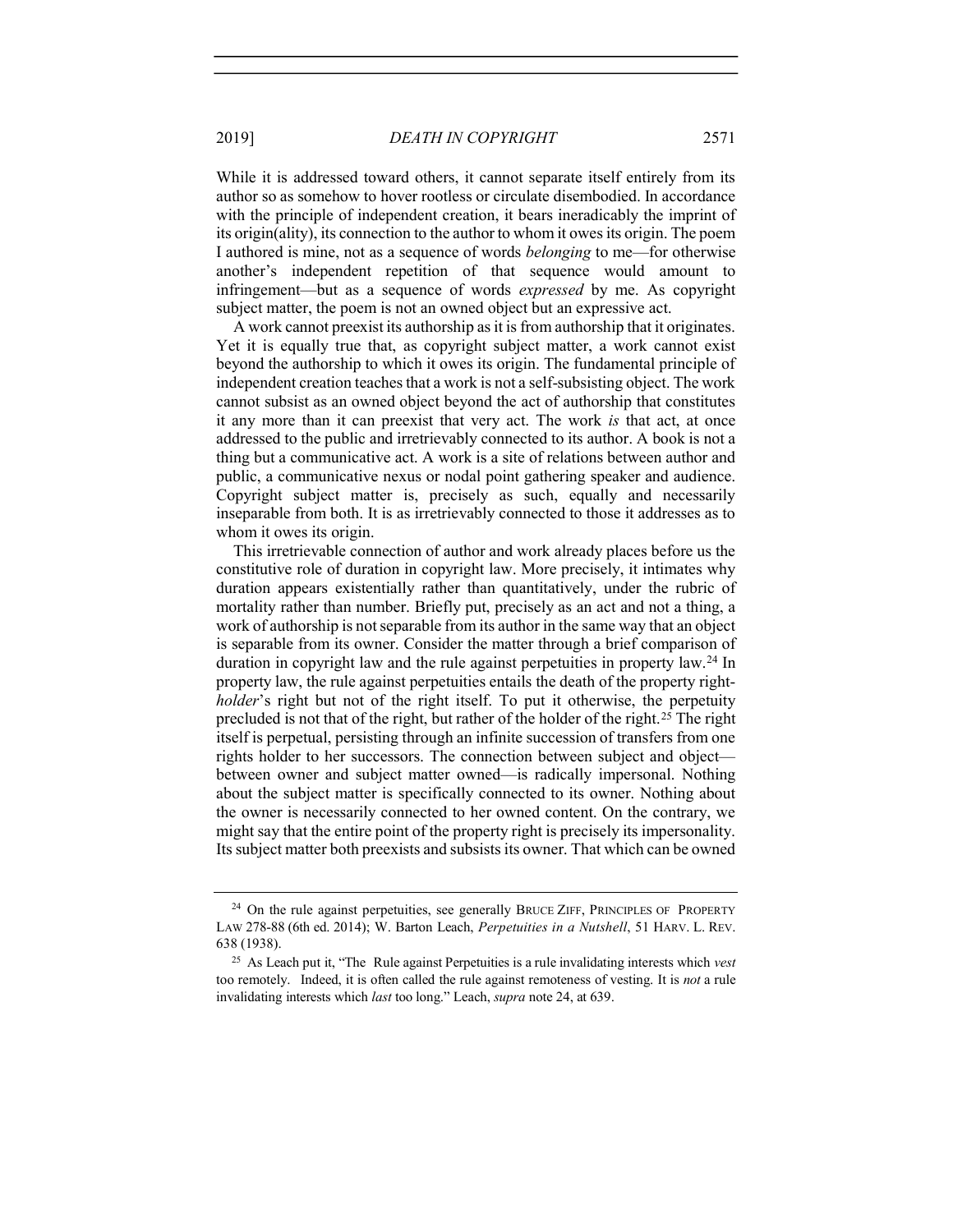is precisely that which can be separated from its owner.<sup>26</sup> The rule against perpetuities is but an aspect of this impersonality, of the radical separateness of subject and object of ownership, owner and owned content, or holder of the right and the right itself. The owner is but a temporary holder of a perpetual interest: the owner is dead; long live the owner!

Things are and must be otherwise with the death of the author. Her office, we might say, is not alienable. No one but she can hold it. Unlike the ownership of an object, $27$  there is no such thing as the authorship of a work that does not involve its particular author. Authorship neither is nor can be indifferently anyone's. This impossibility cannot be at all surprising. The principle of independent creation teaches precisely that even identical texts bear the distinctive imprint of their respective authors. Unlike an object, which can be indifferently owned by you or me, a work of authorship—even if identical to another—cannot have been authored by anyone else. Whereas proprietary subject matter preexists its owner, copyright subject matter owes its origin to its author. Whereas proprietary subject matter is radically indifferent to the subjectivity of its owner, copyright subject matter is radically indifferent to the objectivity of the work. The separateness of owner from owned object contrasts sharply with the inseparability of author from authored work.

That I captured a previously unowned fox on unowned land makes it mine,<sup>28</sup> to be sure, but capture does not make me its only possible owner. You could have captured that very same fox first or I can in any case sell it to you. Moreover, were I to sell it to you, I would thereby place myself in the very same position with respect to the fox that you had been in prior to my selling it to you. That is, I would become a complete stranger to the proprietary subject matter over which I hold a right by virtue of having captured it. But I could never become a complete stranger to the copyright subject matter over which I hold a right by virtue of having authored it. This is true even if I transfer the copyright to another. And it is true not because copyright subject matter is intangible, and thus not the kind of subject matter of which I can ever be deprived in the requisite proprietary sense, but rather because, from the standpoint of copyright law, a work's originality (i.e., its authorship) is literally inalienable. It could never be

<sup>&</sup>lt;sup>26</sup> On the "separability" thesis, see J.E. PENNER, THE IDEA OF PROPERTY IN LAW 111 (1997) ("Only those 'things' in the world which are contingently associated with any particular owner may be objects of property; as a function of the nature of this contingency, in theory nothing of normative consequence beyond the fact that the ownership has changed occurs when an object of property is alienated to another.").

 $27$  On the idea of ownership as an exclusively held transferrable prerogative, see Christopher Essert, The Office of Ownership, 63 U. TORONTO L.J. 418, 419 (2013) (arguing that ownership functions as office held by owner whose position may be transferred to another); Larissa Katz, Exclusion and Exclusivity in Property Law, 58 U. TORONTO L.J. 275, 76-78 (2008) (arguing for "exclusivity model" that maintains owner as "exclusive agenda setter" for property, as opposed to "boundary approach," which emphasizes right to exclude others).

<sup>28</sup> See Pierson v. Post, 3 Cai. 175, 179 (N.Y. Sup. Ct. 1805).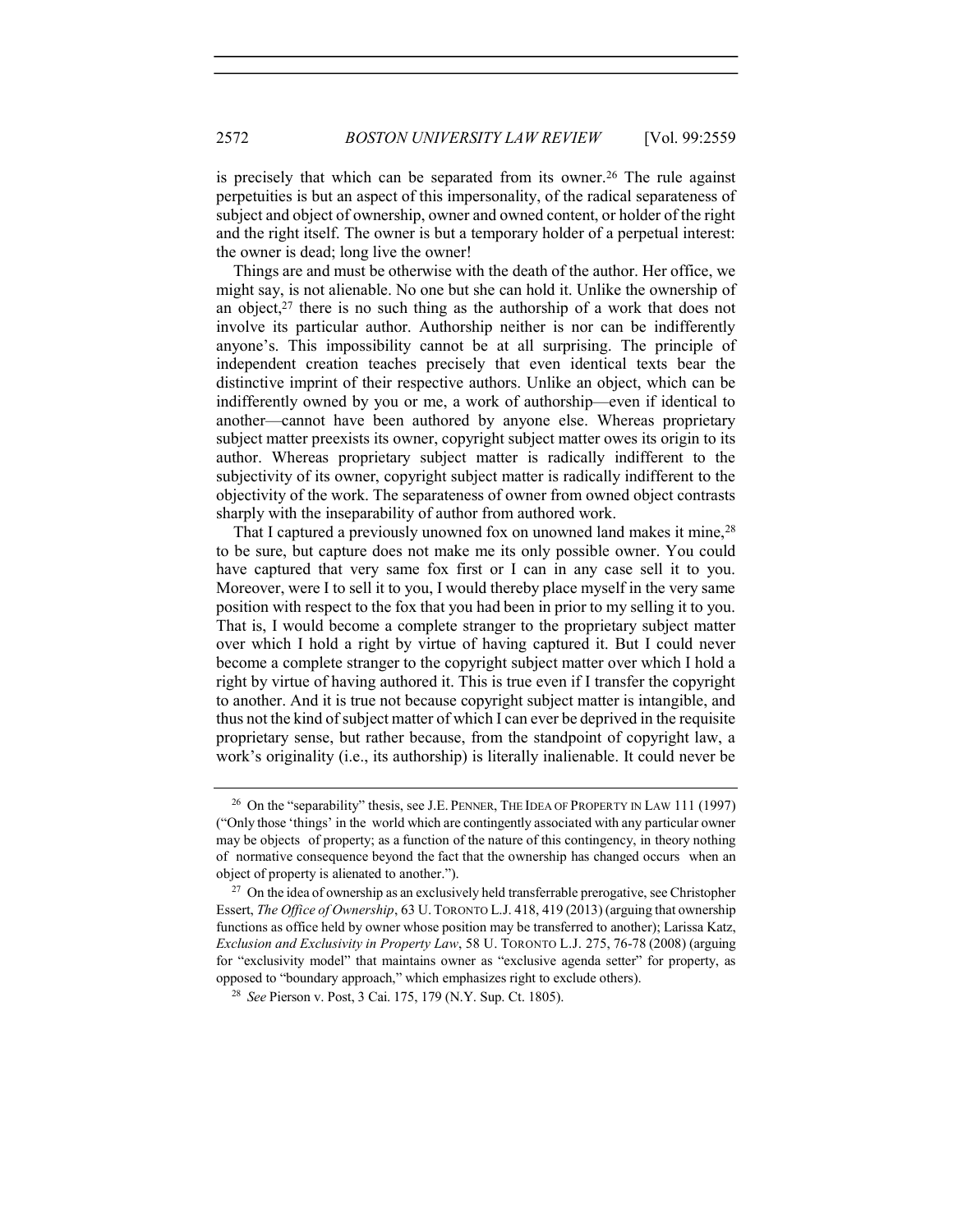the case, for example, that Nietzsche authored Hegel's The Phenomenology of Spirit or that Hegel authored Nietzsche's On the Genealogy of Morals. In fact, through the fundamental principle of independent creation, copyright law tells us unequivocally that even if Nietzsche were to author the same text as The Phenomenology of Spirit, the result would be Nietzsche's The Phenomenology of Spirit, not Hegel's. In short, the personal character of the author/work relation in copyright law is distinct from the impersonal character of the owner/objectof-ownership relation in property law. Just as a work is not a chattel, authorship is not first possession, and copyright is not property.<sup>29</sup>

The author/work relation is "personal" in the sense that it is nonproprietary, but it is not so in the sense that it is psychologically subjective, interior, private, or constitutive of the self so as to be akin to some kind of exteriorized body part. To bring into relief the personal character of the author/work relation is by no means to suggest that only diaries featuring intimate content meet the originality requirement! Rather, the point is that the concept of the work as a communicative act entails that the author/work relation is framed not as a relation between a subject and an object, owner and owned content, but as a relation between an agent and an act—in a word, a relation between an author and a work of authorship. Nor is copyright "personal" in the sense that it is nontransferable. Because a work of authorship is not a separable chattel, its author does not alienate title but rather authorizes copies of her work. As the Canadian Copyright Act puts it, copyright is "the sole right to produce or reproduce the work" and "to authorize any such acts."<sup>30</sup> Authors authorize. In short, the copyright marketplace is best understood under the trope of agency rather than property. The inseparability of author and work—and hence the distinctiveness of the copyright marketplace from the property marketplace entails a reformulation of its fundamentals in a manner consistent with the subject matter at issue.

In this vein, it can come as no surprise that, whereas the rule against perpetuities seizes the mortality of a rights holder as an occasion to affirm the separateness and, thus, the infinite duration, of the property right, copyright duration seizes the mortality of an author as an occasion to affirm the ultimate inseparability and, thus, the finitude, of the copyright. The death of the property owner announces not the expiration of the right but rather the accession of another to her office. By contrast, the death of the author announces the death of the right. It announces not the accession of another to the author's office, but rather the accession of the work itself to the public domain: the author is dead; long live the public domain!

The principle of independent creation thus places before us (a) the inherent connection or ultimate inseparability of author and work; (b) the proposition

<sup>&</sup>lt;sup>29</sup> For a study of duration on the assumption that an equivalence or analogy of property and copyright is viable, see generally Eva E. Subotnik, Copyright and the Living Dead?: Succession Law and the Postmortem Term, 29 HARV. J.L. & TECH. 77 (2015).

<sup>30</sup> Copyright Act, R.S.C. 1985, c C-42, s 3(1).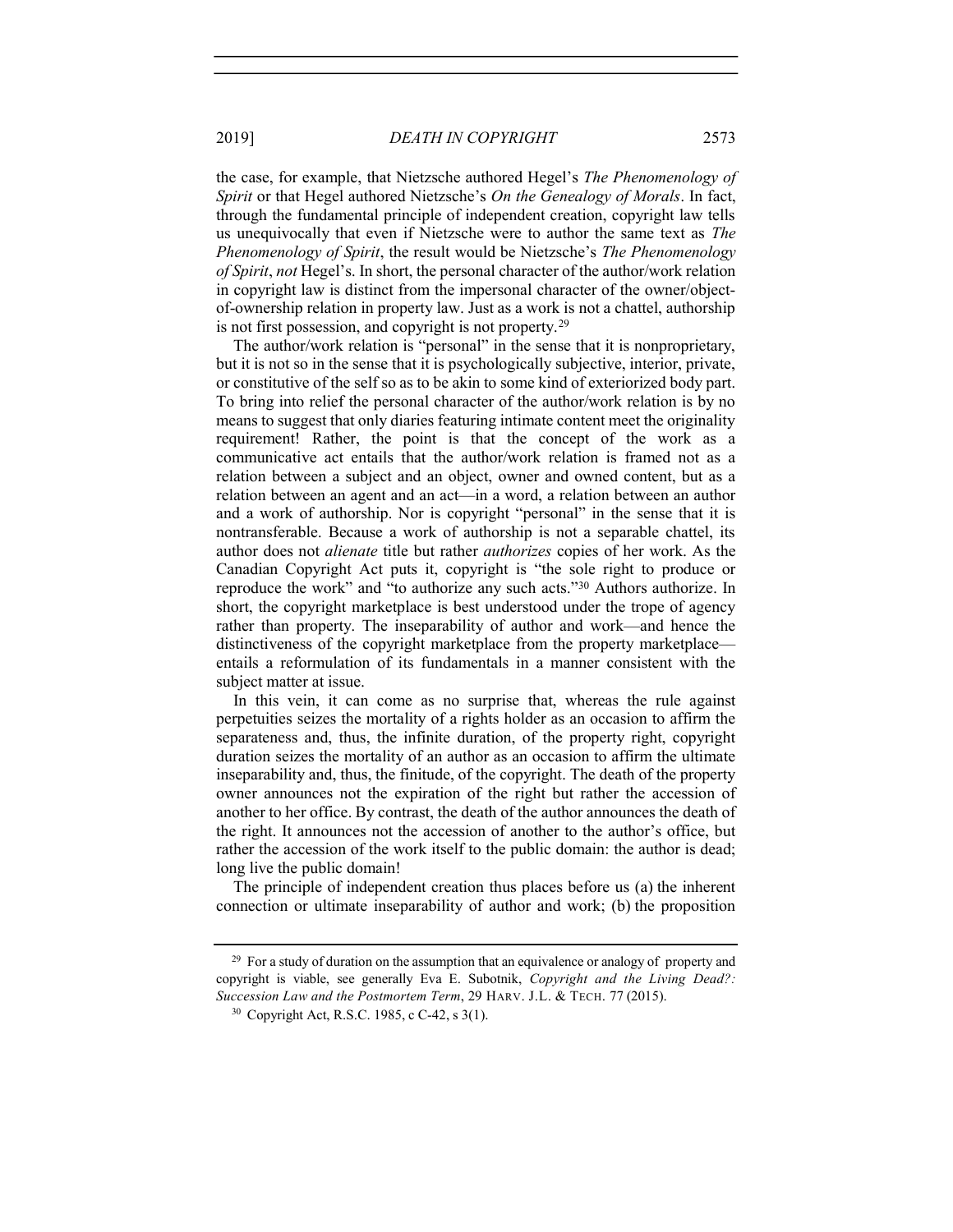that, precisely because it is inseparable from the author, the copyright in a work is limited by reference to the author's death; and (c) the observation that the concept of duration (and thus perhaps more generally of the public domain) arises not against but through study of the link between author and work. The theory of originality thus entails a theory of duration. More precisely, the radically personal link between author and work formulated in and through the principle of independent creation entails the proposition that the death of the author spells the birth of the public domain. Duration, not perpetuity, truly affirms and recognizes the specificity of the link between author and work as a matter of copyright law. In short, because copyright law construes author and work as inseparable, the death of the author—her final separation from the work—cannot help but evoke the death of the right. Where the author is absent, the public is sovereign.

#### IV. BEYOND THE MANSFIELD/YATES DEBATE

That the theory of originality entails a theory of duration permits us to reevaluate certain aspects of the foundational juridical debates surrounding the enactment of the Statute of Anne, the world's first copyright statute.<sup>31</sup> The classic opposition between Lord Mansfield's judgment and Justice Yates's dissent in Millar v. Taylor enacted, inter alia, a debate about the meaning of the publication of a work of authorship at common law.<sup>32</sup> The debate proceeded on the shared assumption that a prepublication right (i.e., a right of first publication) existed at common law; that is, publishing an unpublished work in the absence of authorization was wrongful.<sup>33</sup> Lord Mansfield and Justice Yates, however, formulated the nature of the prepublication right differently, with the result that they also grasped the meaning of publication differently. As we shall presently see, this difference in their understandings of publication is also a difference in their construals of duration.

For Justice Yates, the prepublication right was a right with respect to the manuscript, not the work. An author could retain legal control of her work only so long as the work remains ensnared, so to speak, in the ink and pages that embody it.<sup>34</sup> To put it otherwise, the author's prepublication right was but an

<sup>&</sup>lt;sup>31</sup> An Act for the Encouragement of Learning 1709, 8 Ann. c. 21 (Gr. Brit.).

 $32$  I develop here aspects of the "literary property debate" I traversed in *What's Wrong with* Copying? See DRASSINOWER, supra note 2, at 153-63. Mark Rose's account remains the indispensable, canonical account of the paradigmatic literary debate on property. See generally MARK ROSE, AUTHORS AND OWNERS: THE INVENTION OF COPYRIGHT 67-142 (1993); BRAD SHERMAN & LIONEL BENTLY, THE MAKING OF MODERN INTELLECTUAL PROPERTY LAW 9-42 (1999).

<sup>33</sup> Millar v. Taylor (1769) 98 Eng. Rep. 201, 230; 4 Burr. 2303, 2356 (opinion of Yates J, dissenting).

<sup>&</sup>lt;sup>34</sup> See id. (arguing that authors hold sole dominion over their literary composition "no longer than while it is in manuscript").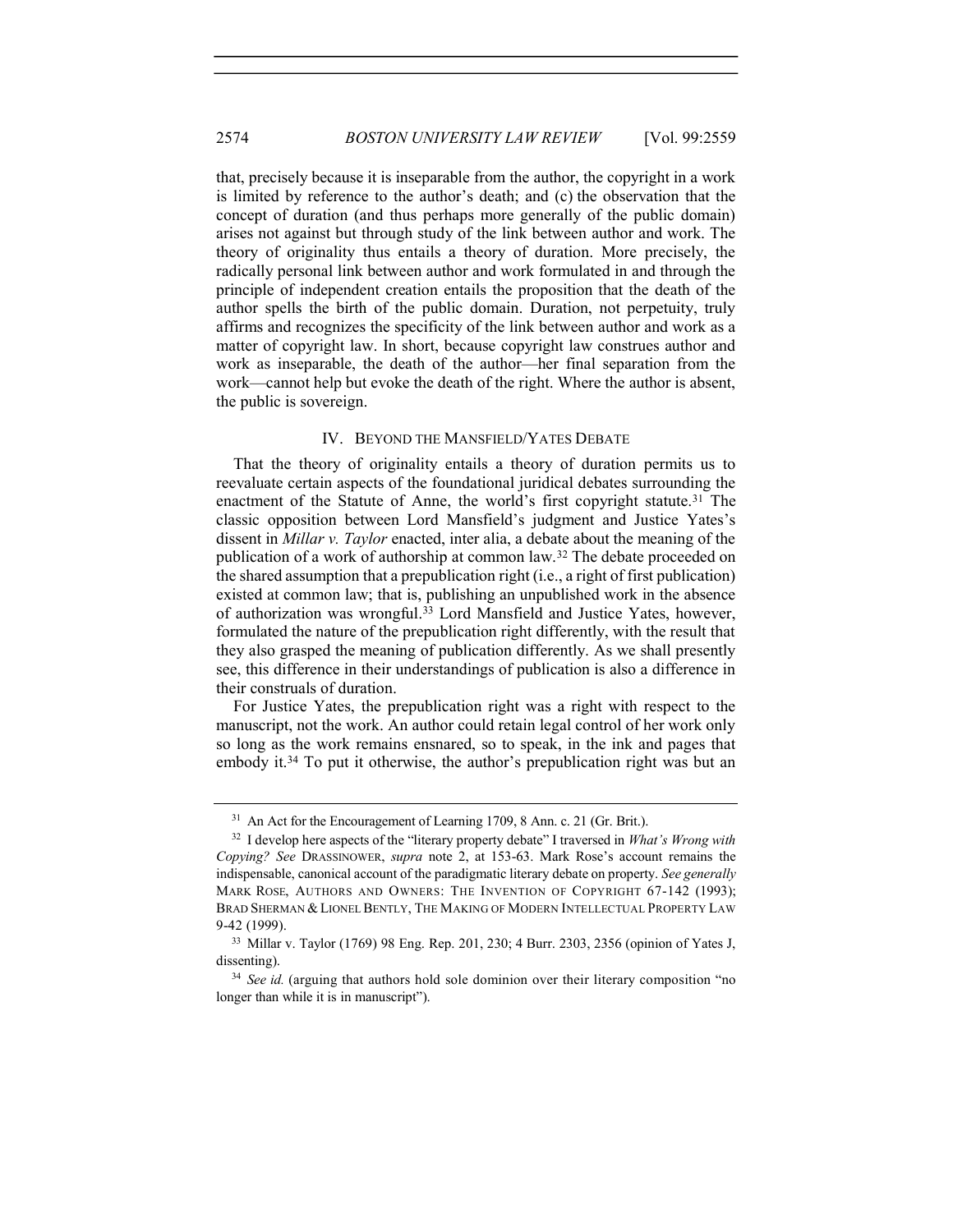incident of her property right in the manuscript. It followed that to publish a work was necessarily to place it in the public domain.<sup>35</sup> This was not because the author gave up rights previously held with respect to her work by publishing it. The point was not that copyright expired upon publication but rather that there was no such thing as copyright at common law. Thus, while Justice Yates at times construed publication as abandonment of rights in respect of the work or as a gift to the public, it is more precise to formulate his position as the becoming explicit, through publication, of the proposition that there were no entitlements to a work—whether published or unpublished—at common law. Through publication, the author makes it possible for others to access, copy, and disseminate the work without interfering with her property right in the manuscript. For Justice Yates, this meant both that (a) copyright was and must have been a statutory creation, not a common law right, and that (b) its duration was specified in the terms of the statute.<sup>36</sup> Yet while Justice Yates thus formulated a theory of duration, there was nothing in his formulation that accounted for the presence of the author's death in copyright law.

Seemingly, Lord Mansfield was acutely aware that to posit an author's common law right of first publication as a property right in her manuscript was to give up the conceptual possibility of common law copyright. But he was also aware, and no less acutely, that recognizing common law copyright requires more than positing the work as some sort of metaphysical chattel in respect to which its author holds property rights. That is, Lord Mansfield knew very well that, at common law, the idea of an intangible object of ownership could not possibly resolve the conundrum posed by Justice Yates. Assume for a moment that the author's object of ownership is not the physical manuscript but the intangible work. It is this shift from manuscript to work that permits us to say that when the author sells the physical book she does not part with the work. But it is still not any easier to see what in the author's ownership of the intangible work prevents a buyer of the book from copying her own lawfully acquired copy. Nothing she can do with the physical book, including copying it, would as a matter of property law amount to a conversion of the intangible work. Conversion requires depriving the owner of the object of ownership, but once the work is posited as intangible, the author cannot be deprived of the work. One can hardly fail to appreciate the irony here: precisely because it is posited as intangible, the work cannot be converted.<sup>37</sup> To put it otherwise, copyright subject matter overflows the conceptual resources of property as a legal category.

At common law, the idea that the work is intangible cannot, without more, account for the postpublication persistence of an author's rights with respect to the work. At most, that idea translocates the problem. If, following Justice Yates,

<sup>&</sup>lt;sup>35</sup> See id. at 234; 4 Burr. at 2364 ("[W]hen the author makes a general publication of his work, he throws it open to all mankind.").

<sup>36</sup> See id. at 232-34; 4 Burr. at 2360-64.

<sup>&</sup>lt;sup>37</sup> See R. v. Stewart, [1988] 1 S.C.R. 963, 964 (Can.) ("Since there is no deprivation, there can be no conversion.").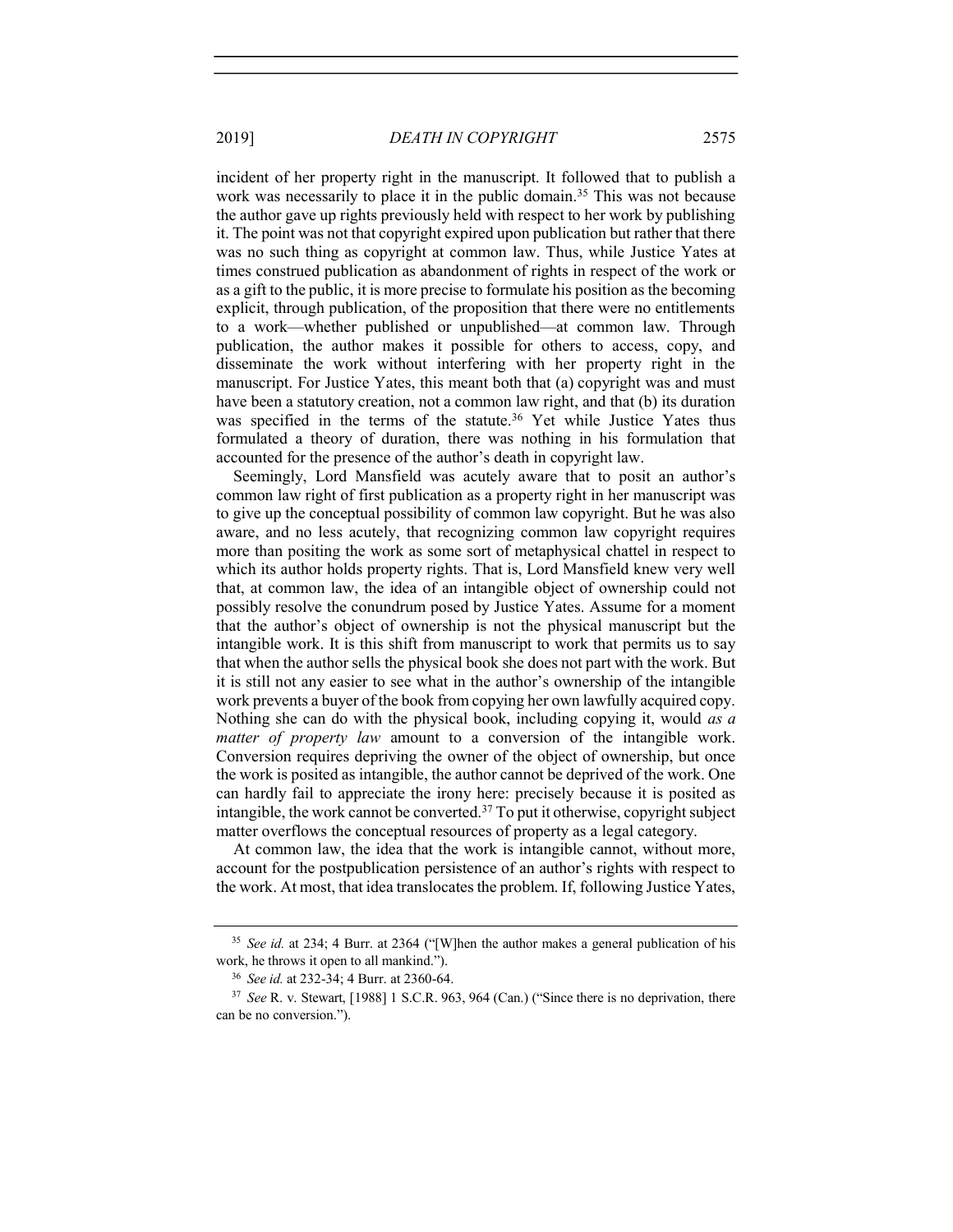we posit the prepublication right as a property right in the physical manuscript, we are left with the mystery of trying to think through how a book buyer's use of her own lawfully acquired chattel (i.e., the physical book) can be a conversion of an author's chattel (i.e., a manuscript). If, alternatively, we decide to posit the prepublication right as a property right in the intangible work, we are left with the equally challenging mystery of trying to think through how a book buyer's use of her own lawfully acquired chattel can be a conversion of an author's work that, because it is intangible, cannot be converted. The options are equally unpromising. Justice Yates explicitly argued that the property in the manuscript could not account for an author's copyright. But nor can positing property in the work as a metaphysical object do so. In neither case can the concept of an object of ownership—whether tangible or otherwise—account for the subsistence through publication of an author's right in respect of his work. Publication places the work in the public domain regardless.

Thus, in order to account for the postpublication persistence of the right, Lord Mansfield posited not only that (1) there is a common law right of first publication and that (2) this right is "incorporeal" in the sense of "detached from the manuscript, or any other physical existence,"<sup>38</sup> but also, and crucially, that (3) the right is an exclusive right held by the author to communicate her work to the public—in a word, to publish the work.<sup>39</sup> He called this right the property of an author in the "copy" of her own work. He described it as follows: "I use the word 'copy,' in the technical sense in which that name or term has been used for ages, to signify an incorporeal right to the sole printing and publishing of somewhat intellectual, communicated by letters."40 This right is a "property" of sorts, yet only in a peculiar sense, as it is, in Lord Mansfield's characterization, an "incorporeal" property that is incapable of being stolen and that is subject to being violated only by another's printing and publishing of an author's work without her consent.<sup>41</sup> The exclusivity of the performance of the act of publication is the "property" Lord Mansfield described.

It is precisely the eccentricity of the "copy" as a peculiar form of property that permitted Lord Mansfield to elucidate the persistence of the right through publication. The subject matter of an author's "copy" is neither a thing that an author can transfer to another nor a thing of which the author can be deprived. Indeed, it is not a thing at all—whether tangible or otherwise. It is rather the

<sup>&</sup>lt;sup>38</sup> Millar, 98 Eng. Rep. at 251; 4 Burr. at 2396 (opinion of Lord Mansfield CJ).

 $39$  Id. ("The property in the copy ... is equally an incorporeal right to print a set of intellectual ideas or modes of thinking, communicated in a set of words and sentences and modes of expression. It is equally detached from the manuscript, or any other physical existence whatsoever.").

 $40$  *Id.* (emphasis added).

<sup>&</sup>lt;sup>41</sup> Id. ("The property thus abridged is equally incapable of being violated by a crime indictable. In like manner, it can only be violated by another's printing without the author's consent: which is a civil injury. . . . No action of detinue, trover, or trespass quare vi et armis, can lie; because the copy thus abridged is equally a property in notion, and has no corporeal tangible substance.").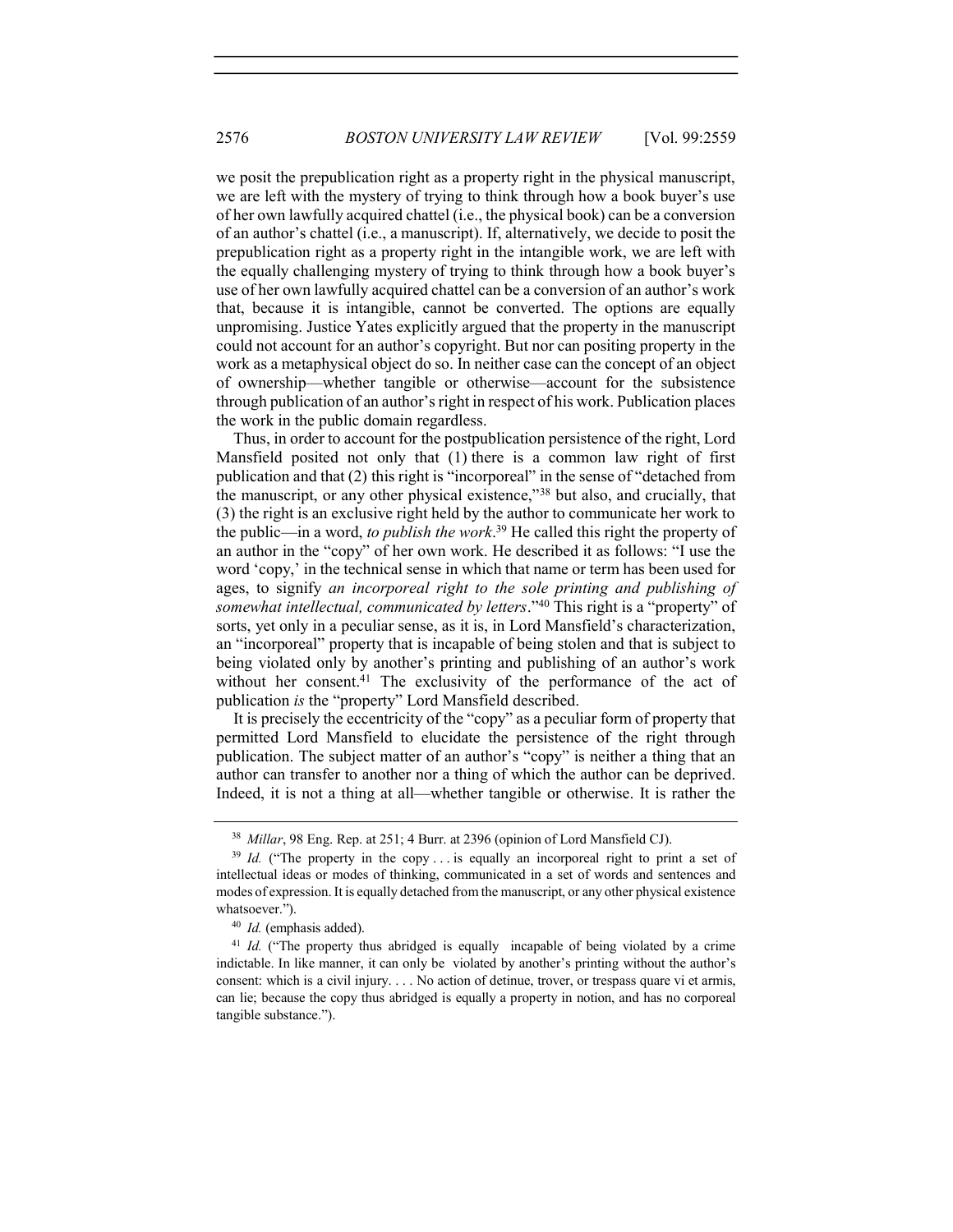author's exclusive prerogative to speak in her own voice, to communicate her work to the public, to publish her work. This is why, as Lord Mansfield well knew, to transfer a copyright is not to hand over a chattel but rather to authorize another to speak on one's behalf. Only the author's authorization, in other words, can possibly entitle another to perform the act that the author has the sole right to perform. It follows that having access to the work because it has been published does not entitle another to abrogate for himself an author's exclusive prerogative in respect of her work. On the contrary, because publication is not authorization, the author retains through publication the sole right to print and publish the work. Properly understood, the right of first publication is thus a sole right of publication simpliciter. "But the same reasons hold," Lord Mansfield wrote, "after the author has published."<sup>42</sup> It is specifically as an author exclusively entitled to communicate her work, not as an owner of a tangible or intangible object, that an author can claim rights over her work even after making it available to the public.

But what, then, can be said about duration on this basis? From the standpoint of the theory of duration, Lord Mansfield's tour de force may appear problematic, at least at first sight. Bluntly put, the problem is that Lord Mansfield's formulation of the author's common law "copy" was designed to vindicate the perpetuity of common law copyright. Lord Mansfield's was not a theory of copyright but a theory of *perpetual* copyright. Indeed, it was precisely in dissenting from the affirmation of perpetual copyright that Justice Yates formulated the theory of statutory, and thus limited, copyright. We thus seem caught between (a) Justice Yates's limited statutory copyright, for which the insistent presence of the author's death is irremediably mysterious, and (b) Lord Mansfield's perpetual common law copyright, for which the insistent presence of the author's death is an error to be repudiated. In neither case, that is, do we have a theory of duration formulated in and through the mortality of the author. In short, neither Lord Mansfield nor Justice Yates could find death in copyright.

Returning, once again, to the meaning of publication in copyright law will help us sharpen and, I hope, resolve this difficulty. One can readily identify at least two copyright meanings of "publication" operative in the Mansfield/Yates debate. First, there is publication in the sense of making the work available to the public. This is a movement from the unpublished to the published that ordinarily takes place through the agency of an author. Let us call this publication "disclosure." Second, there is publication in the sense of making the work public; that is, in the sense of an author's abandonment of any exclusive rights she may otherwise have over the work. Let us call this publication "abandonment." The Mansfield/Yates debate was about whether disclosure necessarily entailed abandonment. Justice Yates argued that, absent statutory intervention, it most certainly did. Lord Mansfield argued that it most certainly did not.

 $42$  *Id.* at 252; 4 Burr. at 2398 (emphasis added).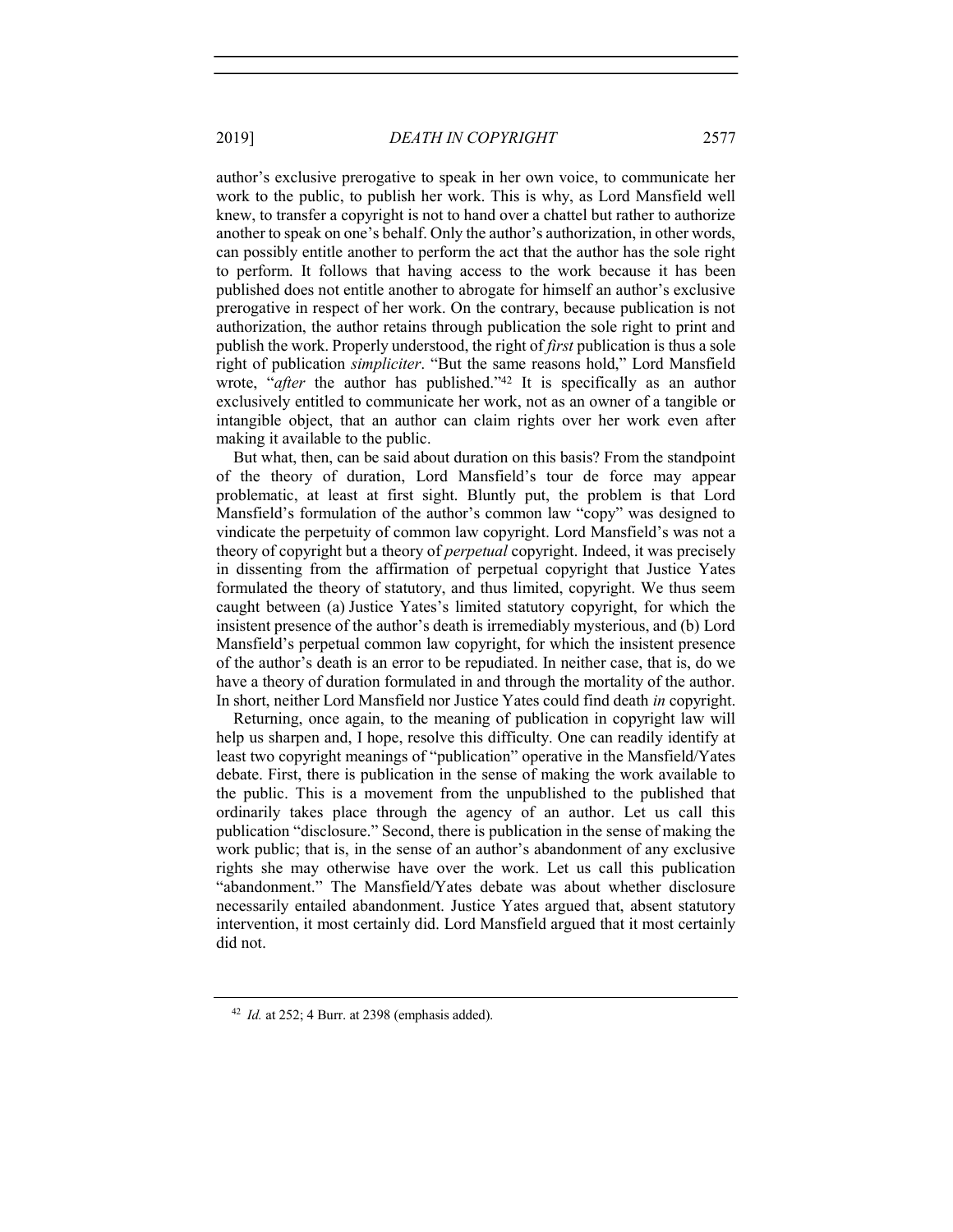With the distinction between disclosure and abandonment in mind, two further observations are apposite. First, copyright theory of any kind must be a theory of how disclosure can take place in the absence of abandonment. One might even venture that copyright theory is a theory of that distinction. It must answer the question: How is it possible to disclose a work of authorship while retaining rights to it?

Second, once we frame the distinction between disclosure and abandonment in the context of duration, we can see that these two meanings of publication in fact arise as two stages in the juridical life of a work subject to copyright. Disclosure is the first stage. Assuming there is such a thing as copyright and that, therefore, disclosure does not amount to abandonment, we find at this stage published works with respect to which authors hold rights. Abandonment is the second stage. We now find published works that once were, but are no longer, subject to copyright. It is as if the disclosed works become, by virtue of the passage of time specified in duration, abandoned. To put it differently, it is as if copyright postpones for limited times (measured by reference to the author's death) the abandonment of a published work. The ultimate destiny of a work is to be in the public domain. Copyright is but a postponement of this destiny.<sup>43</sup>

If we adopt Justice Yates's standpoint, we can assert—as if by statutory fiat that disclosure must eventually give way to abandonment. But we cannot explain why the postponement of abandonment is to be measured through the author's death. Death would remain an unintelligible vestige—an undigested and indelibly recurrent aspect of the statutory text.

Things are not any more promising, at least not to begin with, if we adopt Lord Mansfield's standpoint. Indeed, as we have noted, Lord Mansfield framed his account of the distinction between disclosure and abandonment as an argument for perpetual copyright. He explained that a work of authorship can be disclosed, yet not abandoned, by construing it as a communicative act, as the speech of an author. Once publication is regarded as speech, rather than as the release of an object—whether tangible or otherwise—from the author's grasp, then the fact that the author has spoken does not entail that she has thereby abandoned her speech or any rights therein. In short, Lord Mansfield's point was that nothing about an author's exercise of her exclusive right to publish can possibly deprive her of that right. Why would it? We may be tempted, of course, to follow some kind of untested intuition that, indeed, the first exercise of the

<sup>&</sup>lt;sup>43</sup> Historically speaking, this becomes even clearer when the initial distinction between unpublished works (subject to perpetual copyright) and published works (subject to limited duration) is collapsed into a single limited copyright term applicable to both unpublished and published works. This transition took place in the United States in 1976. Copyright Act of 1976, Pub. L. No. 94-553, § 202, 90 Stat. 2541, 2568-69 (codified as amended at 17 U.S.C. (2018)). Canada and the United Kingdom followed suit in the mid-1990s. See Copyright Modernization Act, S.C. 1997, c 24, s 23 (Can.); The Duration of Copyright and Rights in Performances Regulations 1995, SI 1995/3297, art. 2, ¶¶ 5-7, 10 (UK). As a result, the very act of authorship—not that of publication—now entails the termination of the rights attendant therein. Authorship, not publication, brings death in its wake.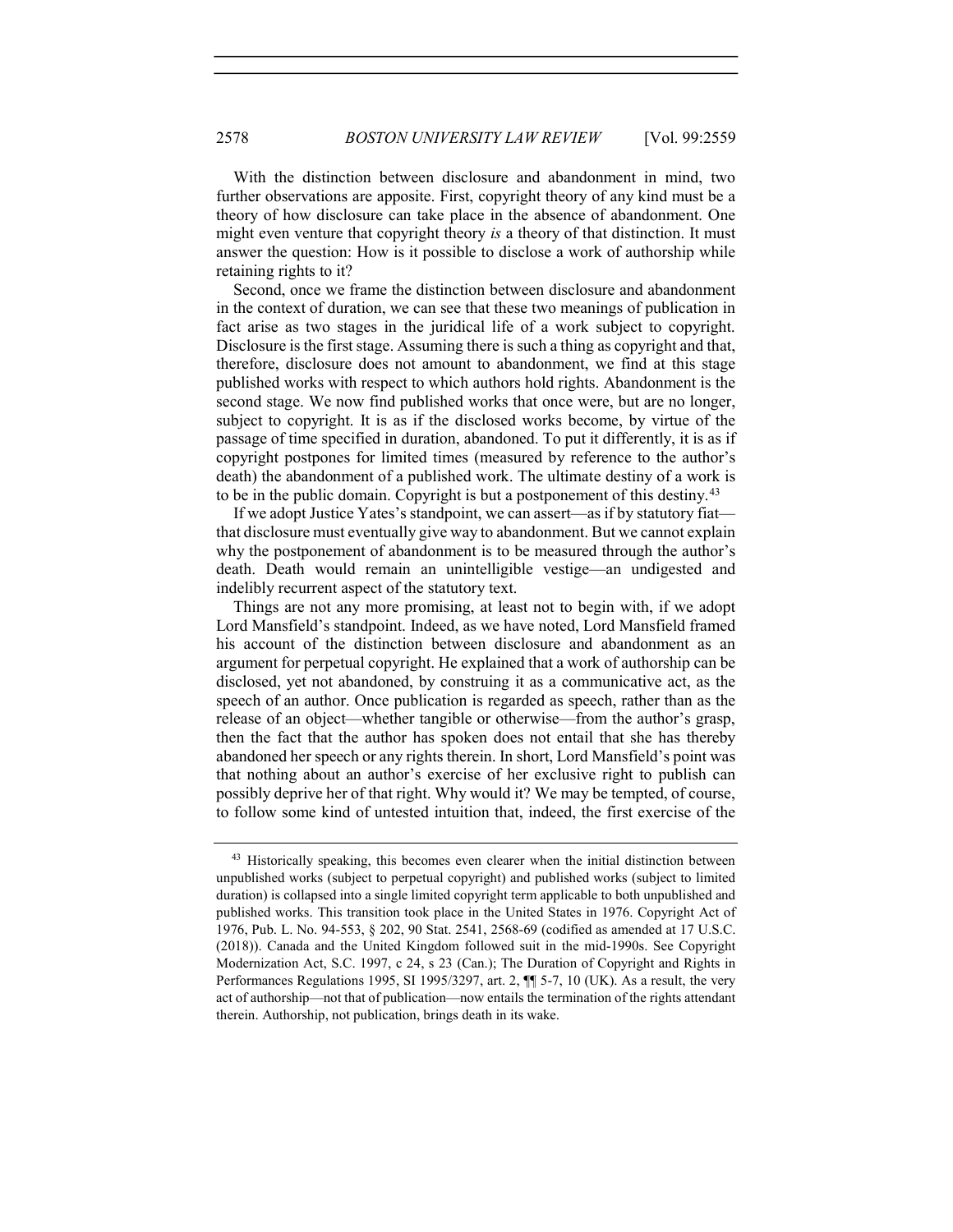right deprives the author of the right—in other words, that disclosure amounts to abandonment. But we have this intuition, Lord Mansfield would warn us, only because we suffer from the illusion that publication is something we do with a thing (whether a manuscript or a metaphysical chattel) that we somehow hand over to the public in some exercise of waiver or abandonment. But publication is not the release of a thing to the public. On the contrary, once we correctly see publication as a communicative act, there is nothing in performing it that somehow transfers to others the author's exclusive rights in respect of her work. That I have spoken does not mean that you can hitherto speak for me.

The trouble is that Lord Mansfield's forceful distinction between disclosure and abandonment, by appeal to the concept of the work as speech, now threatens to become, as indeed it did in Lord Mansfield's hands, a theory of perpetual copyright. For what could the passage of time possibly do to an author's exclusive juridical authority to speak (i.e., to publish) her own work? The theory of disclosure without abandonment thus becomes a theory of perpetuity—a manifesto, so to speak, to abandon abandonment.

Yet Lord Mansfield cannot have it both ways. He sought to assert the nonproprietary nature of the entitlement in order to avoid the unassailable stronghold Justice Yates constructed out of his theory of publication as the release of a thing—whether tangible or otherwise. Lord Mansfield thus asserted an irreducibly personal, nonproprietary link between author and work construing publication as a communicative act that, as such, did not entail abandonment of any rights in respect of the work by virtue of publication. But by the same token, Lord Mansfield cannot also assert the perpetuity of the right and, thus, its subsistence beyond the life of the person to whom it owes its origin. The equivocations respecting the formulation of an author's "copy" as a peculiar form of "property" cannot undo the force of the conclusion that, once he had posited the personal link between author and work to account for disclosure without abandonment, Lord Mansfield had also in effect posited the limited duration of the right. It cannot be otherwise. Once the right is seen to arise from and inhere in the author, it must thereby also be seen to expire with the mortal life from whence it came and from which it is inseparable. Its death is but an incident of its origin(ality).<sup>44</sup>

<sup>44</sup> By laying bare the inseparability of author and work, the principle of independent creation anchors an interpretation of the recurrent and virtually universal incidence of the word "death" in the statutory text. Historically speaking, to be sure, death in copyright has coexisted with copyright terms expiring both before and after the author's death. On the one hand, the Statute of Anne initially granted a term of fourteen years from publication with a possibility of renewal so long as the author had not died in the interim. On the other hand, the current copyright term in most countries extends for a number of years beyond the author's death. But the logic of independent creation is compatible with neither option because neither is consistent with the inseparability of author and work. This need not be the end of the story, as there may be logics or imperatives other than independent creation animating the statute. Of course, this would prompt an investigation of the intelligibility of pluralist readings of the